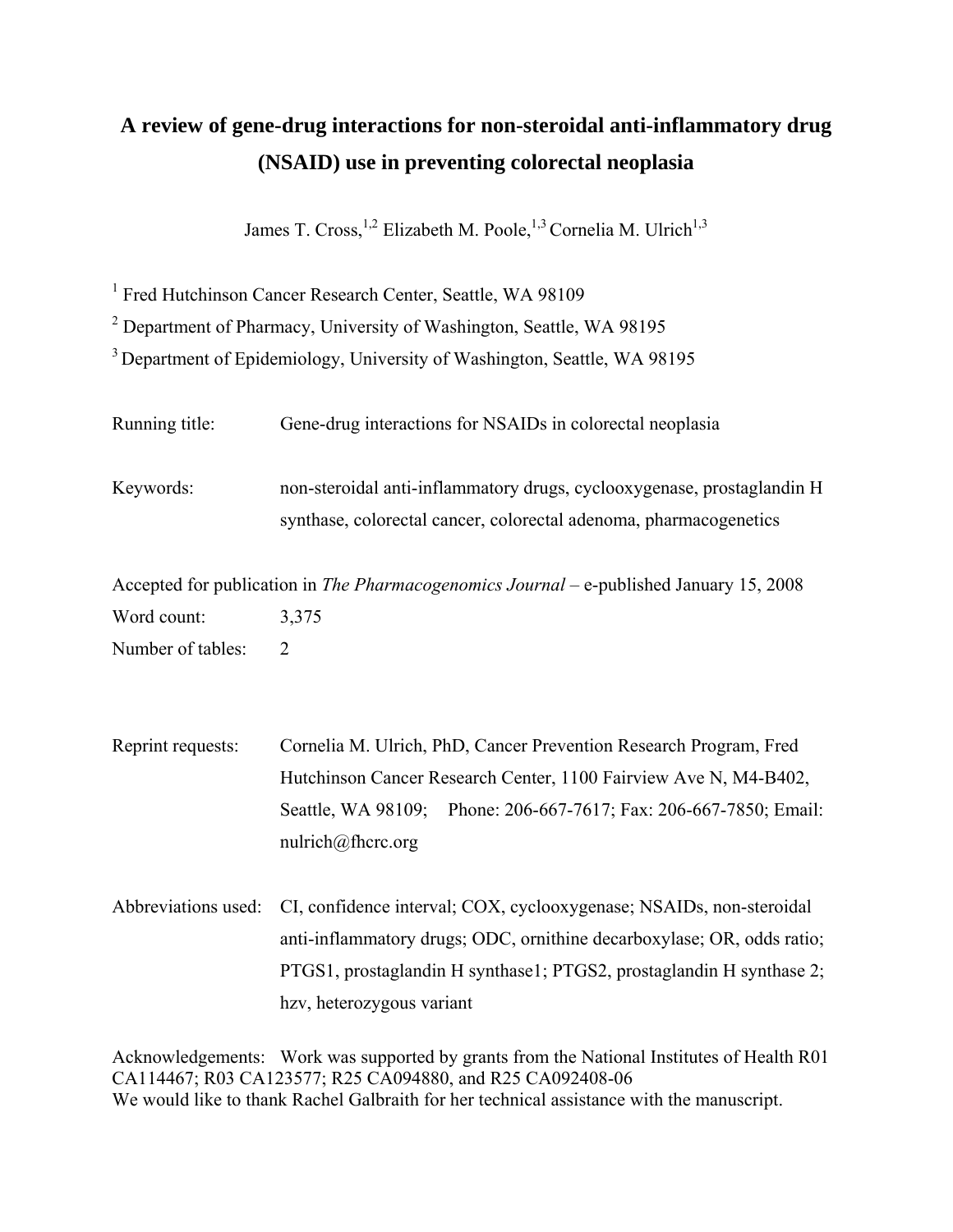### **Abstract**

Non-steroidal anti-inflammatory drugs (NSAIDs) have been shown to be effective chemopreventive agents for colorectal neoplasia. Polymorphisms in NSAID targets or metabolizing enzymes may affect NSAID efficacy or toxicity.

We conducted a literature review to summarize current evidence of gene-drug interactions between NSAID use and polymorphisms in *COX1*, *COX2, ODC, UGT1A6,* and *CYP2C9* on risk of colorectal neoplasia by searching the OVID and PubMed.

Of 134 relevant search results, thirteen investigated an interaction. One study reported a significant interaction between NSAID use and the *COX1* Pro17Leu polymorphism ( $p = 0.03$ ) whereby the risk reduction associated with NSAID use among homozygous wild-type genotypes was not observed among NSAID users with variant alleles. Recent pharmacodynamic data support the potential for gene-drug interactions for *COX1* Pro17Leu. Statistically significant interactions have also been reported for *ODC* (315G>A), *UGT1A6* (Thr181Ala + Arg184Ser or Arg184Ser alone), and *CYP2C9* (\*2/\*3)*.* No statistically significant interactions have been reported for polymorphisms in *COX2*; however an interaction with *COX2* -765G>C approached significance ( $p = 0.07$ ) in one study. Among seven remaining studies, reported interactions were not statistically significant for *COX1*, *COX2*, and *ODC* gene polymorphisms. Most studies were of limited sample size. Definitions of NSAID use differed substantially between studies. The literature on NSAID-gene interactions to date is limited. Reliable detection of gene-NSAID interactions will require greater sample sizes, consistent definitions of NSAID use, and evaluation of clinical trial subjects of chemoprevention studies.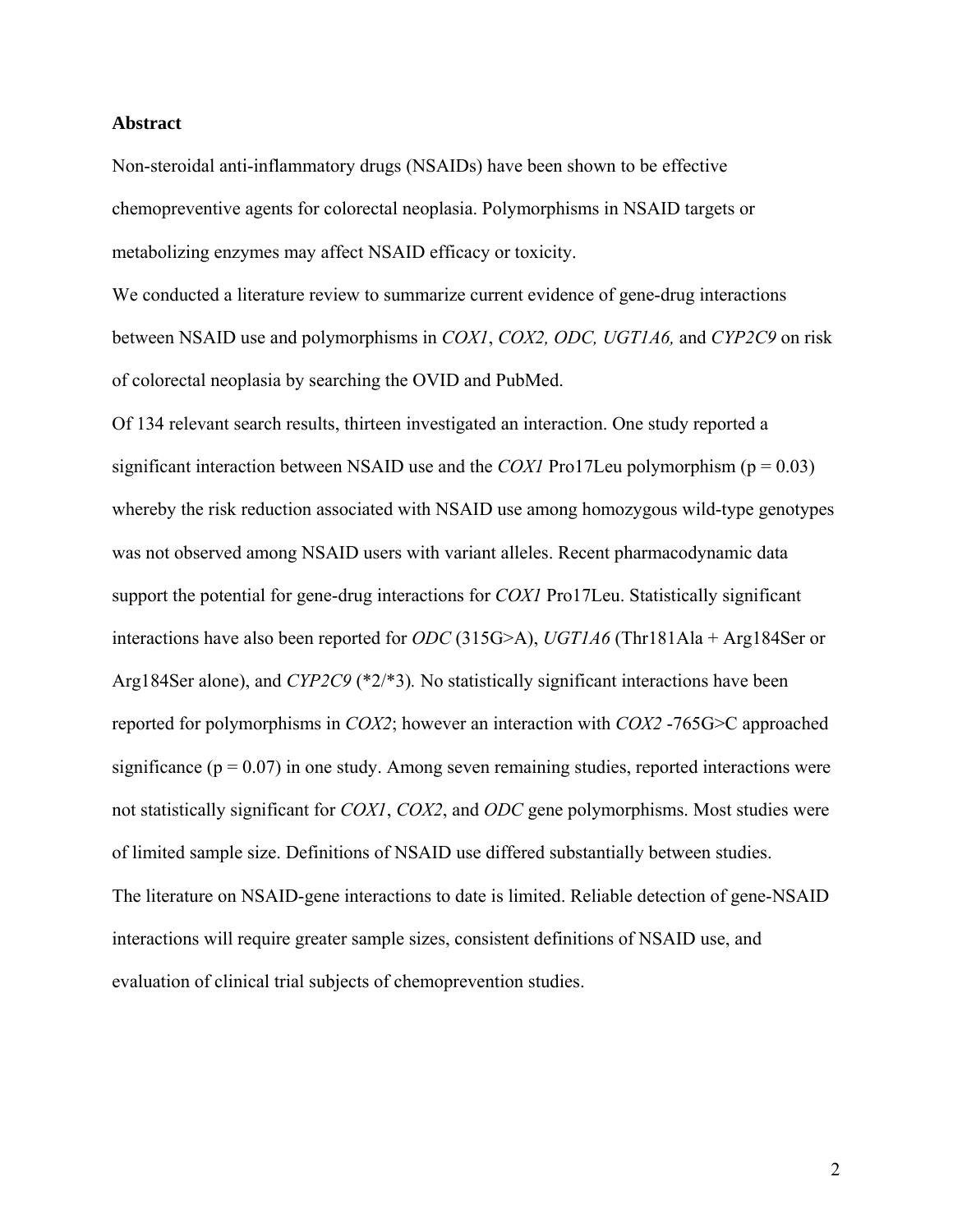#### **INTRODUCTION**

The National Cancer Institute estimates that over 150,000 new cases of colorectal cancer and 52,000 deaths will be reported in the United States in 2007, making it second to lung cancer in total deaths.<sup>1</sup> Americans possess a one in eighteen lifetime risk of developing colorectal cancer.<sup>2</sup> Five-year relative survival rates range from 9% for distally diagnosed CRC to 90% for localized CRC. This disparity drives public health efforts to increase early detection and to slow or prevent altogether the progression of colorectal carcinogenesis.

Inflammation is a known risk factor for colorectal cancer. Several inflammatory conditions predispose to colorectal cancer, such as ulcerative colitis<sup>3</sup> and Crohn's disease.<sup>4</sup> Non-steroidal anti-inflammatory drugs (NSAIDs), including aspirin, represent a potential means of decreasing inflammation in the colonic epithelium.<sup>5</sup> There are two main subtypes of NSAIDs: nonselective and selective COX2 inhibitors. The COX2-selective drugs (coxibs) exhibit higher affinity for and therefore target the COX2 enzyme.<sup>5</sup> NSAIDs have been successful in preventing colorectal neoplasia in high-risk populations, such as subjects with a prior diagnosis of CRC or colorectal adenoma. Recently, two randomized placebo-controlled trials (RCTs) showed aspirin to significantly reduce the risk of recurrent adenomatous polyps by 19% to 35%.<sup>6,7</sup> Two other RCTs showed a 33%-36% risk reduction for celecoxib and even greater reduction in the risk of advanced adenoma.<sup>8, 9</sup> The magnitude of risk reduction from rofecoxib versus placebo was recently shown to be comparable to that of aspirin.<sup>10</sup> However, rofecoxib is no longer commercially available due to concerns of cardiovascular toxicity.<sup>11-13</sup> Gastrointestinal and cardiovascular toxicity from aspirin/NSAID and coxibs, respectively, have spurred research to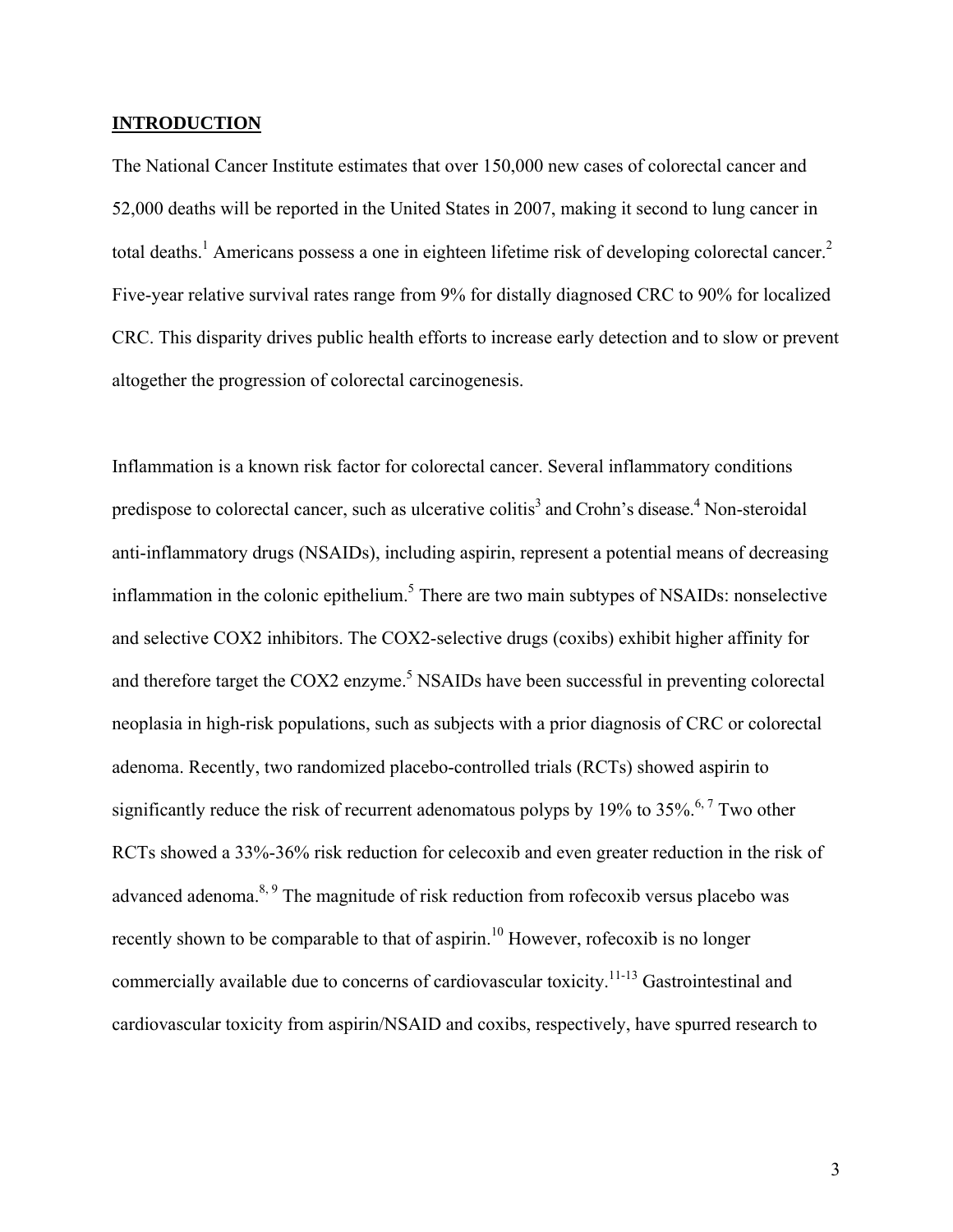identify genetic variations which might alter the risk-benefit trade-off of these drugs in clinically meaningful ways and allow tailoring of chemoprevention.<sup>5</sup>

NSAIDs inhibit the cyclooxygenase (COX) activity of COX enzymes (i.e., prostaglandin H synthases), which in turn decreases prostaglandin production.<sup>14</sup> *COX1* is constitutively expressed in many tissues and is linked to homeostatic functions, whereas *COX2* is an inducible form involved in inflammatory and proliferative responses.<sup>15-17</sup> Genetic variability in downstream enzymes in the prostaglandin or lipoxygenase pathway (which competes with the COX enzymes to metabolize arachidonic acid), may also play a role in colorectal cancer, because these may affect the overall availability and balance of inflammatory mediators in the body.

Recent interest has emerged in the role of ornithine decarboxylase (ODC) and NSAIDs in colorectal cancer. NSAIDs, including celecoxib, inhibit this enzyme.18 Whereas COX1 and COX2 mediate prostaglandin synthesis, ODC catalyzes the synthesis of polyamines, which are associated with carcinogenesis (increased cell division, up-regulation of genes involved in metastasis and tumor invasion, and down-regulation of apoptosis).<sup>19, 20</sup> Increased intracellular polyamine concentrations are positively associated with risk of cancer<sup>19, 21</sup>, including sporadic colorectal cancer<sup>22</sup>, and are negatively associated with apoptotic activity and cell death.<sup>23</sup> ODC is overexpressed in cancerous versus normal colon epithelium.<sup>19, 24-27</sup> Thus, the chemopreventive properties of NSAIDs in colorectal cancer may stem in part from their activity on ODC-mediated polyamine synthesis.28-30

NSAIDs are primarily metabolized by two major classes of enzymes: the cytochrome P450 2C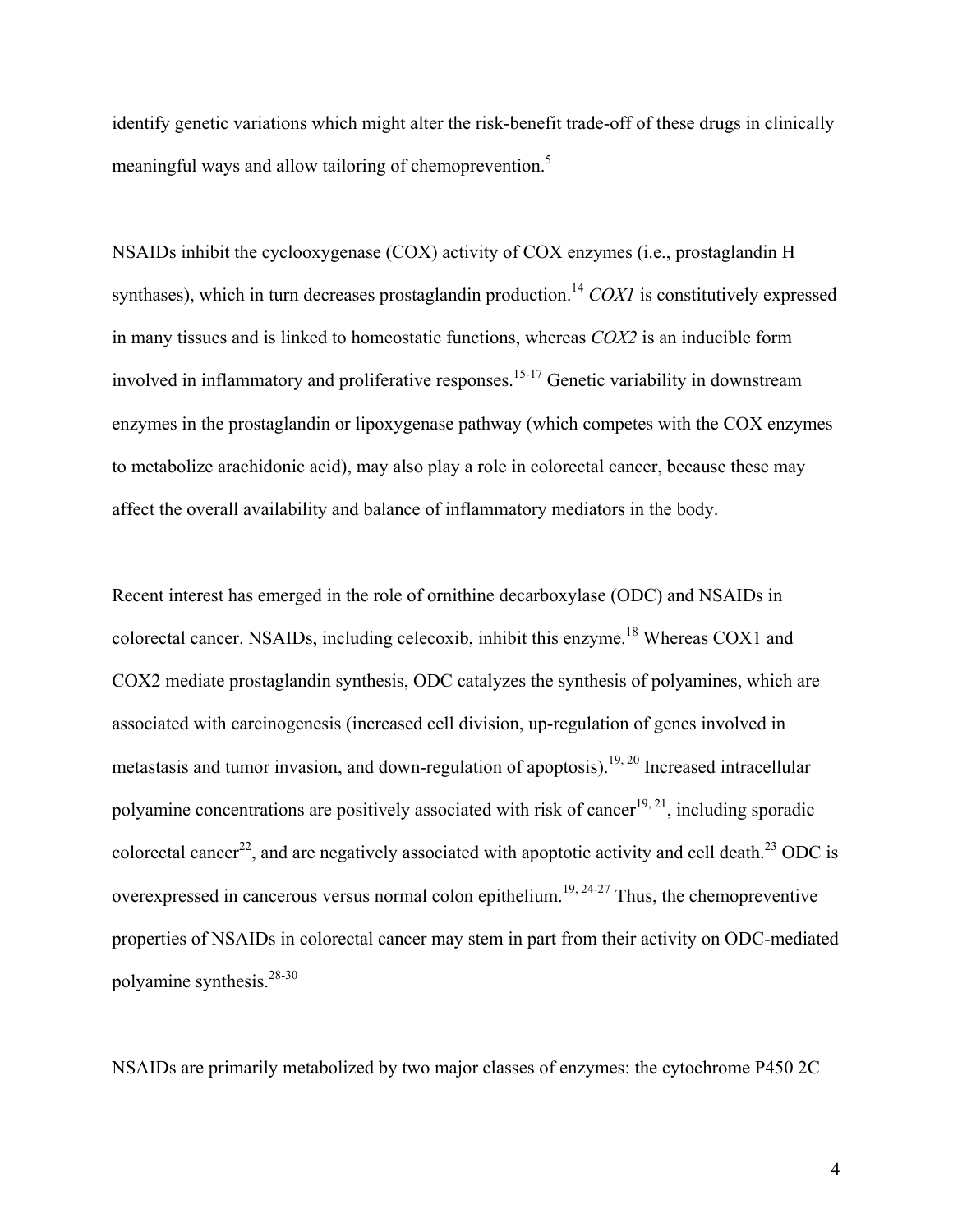enzymes (CYP2C) and the UDP-glucuronosyltransferases (UGTs). The major metabolizers of NSAIDs are CYP2C9<sup>31</sup> and UGT1A $6^{32}$ , although other UGTs and CYPs may play minor roles. Both of these enzymes have common polymorphisms that are associated with less efficient drug metabolism. In *CYP2C9*, two polymorphisms, Arg144Cys (also referred to as \*2) and Ile359Leu (also referred to as  $*3$ ) show markedly decreased warfarin metabolism compared to wild-type.<sup>33,</sup> <sup>34</sup> Similarly, there are two known variant alleles in *UGT1A6* that have been associated with decreased enzyme activity; the first is characterized by amino-acid changes at amino acids 181 and 184 (Thr181Ala + Arg184Ser) and the second by Arg184Ser alone.<sup>35, 36</sup> These known functional genetic polymorphisms may interact with NSAID use to affect risk of colorectal neoplasia.

Polymorphisms in *COX1*, *COX2*, and *ODC* appear to alter the risk of colorectal neoplasia.<sup>5, 37-43</sup> Since genetic polymorphisms and NSAID use can each modify the risk for colorectal neoplasia, pharmacogenetic studies may help to identify the population for whom NSAIDs have the most favorable risk-benefit profile for colorectal adenoma prevention. Here, we review the potential interactions between NSAIDs and genetic polymorphisms in defining risk for colorectal neoplasia and discuss future considerations for research.

#### **RESULTS**

We identified 135,360 articles about aspirin or other NSAIDs, 475,640 about polymorphisms or mutations, 223,165 that concerned the colon or rectum, and 1,610,007 that concerned neoplasia (cancer, polyp, adenom-, or neoplas-). One hundred thirty-four publications contained keywords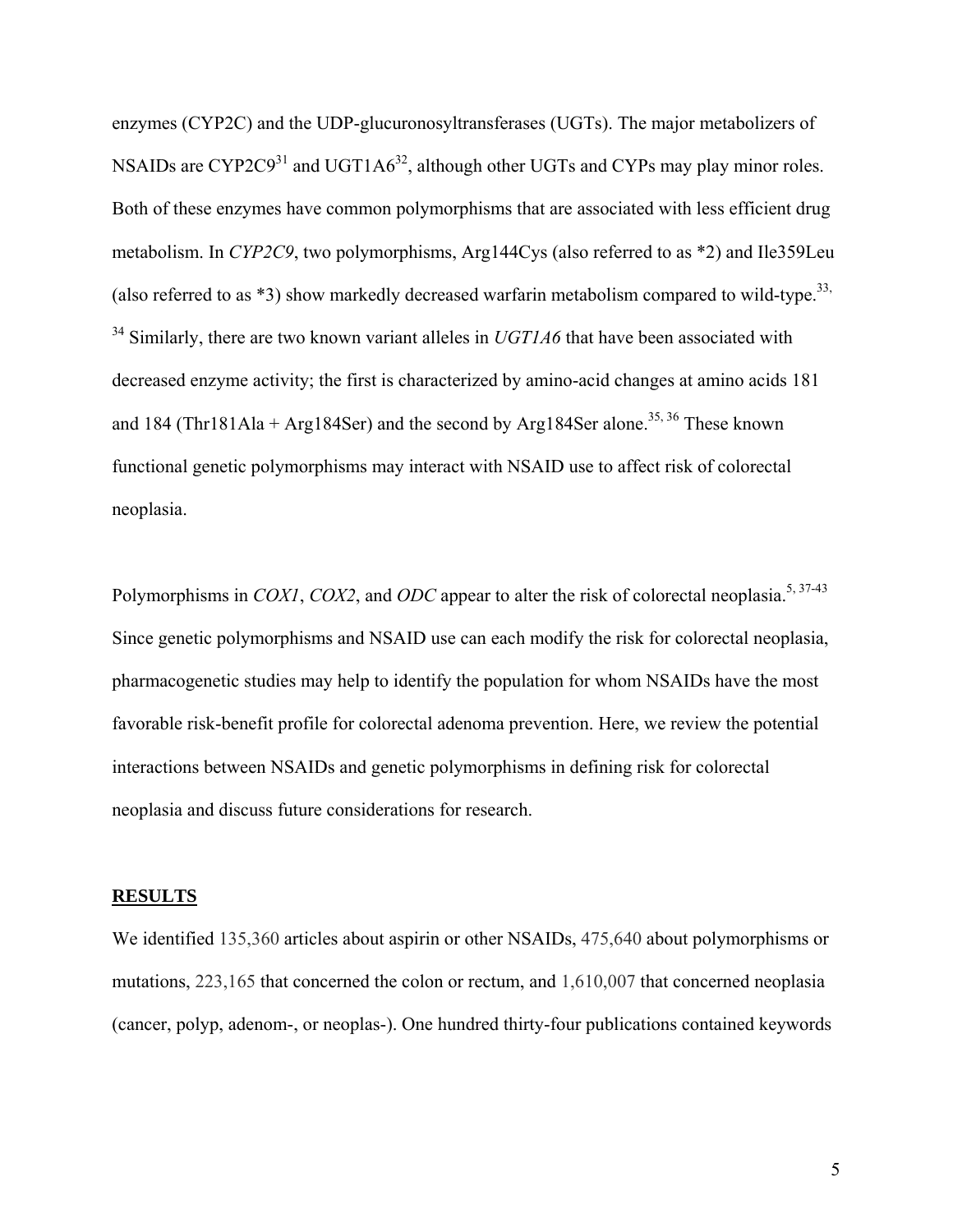from all four search sets. Of these, thirteen studies reported on NSAID-drug interactions where colorectal neoplasia was the clinical outcome (Table 1).

In ten of these thirteen studies, investigators reported on gene-NSAID interactions and the risk for development of colorectal adenomatous polyps; the other three reported on interactions and the risk for colorectal cancer.<sup>42, 44, 45</sup> All studies included age and sex as matching or adjustment variables. Other covariates included in some of the studies were smoking status, time since colonoscopy, fiber intake, alcohol consumption, BMI, and family history of colorectal cancer. The studies were conducted in primarily Caucasian populations, however two studies were conducted in African-American subjects.<sup>41, 44</sup> NSAID use was not consistently defined in these studies and varied by dose, duration, or frequency. Such inconsistency has the potential to lead to exposure misclassification across studies, and consequently the comparability of results. The studies ranged in size from 161 cases and 219 controls<sup>41</sup> to 2295 cases and 2903 controls.<sup>45</sup>

# **COX1**

Four *COX1* polymorphisms (Arg8Trp, Leu15-Leu16del, Pro17Leu, and Leu237Met) have been evaluated in the literature for an interaction with NSAID exposure on the risk for colorectal neoplasia (**Table 2**). Although much attention has focused on the role of COX2 in NSAID pharmacodynamics, recent findings suggest a role for COX1 in colorectal carcinogenesis<sup>46-48</sup> and in the safety of NSAIDs, particularly coxibs.<sup>49</sup> Pro17Leu is a single nucleotide polymorphism that results in an amino acid change in exon 2 of the *COX1* gene.<sup>50</sup> In one study, NSAID use was associated with an adenoma risk reduction only among Pro17Leu wild-type NSAID users compared to wild-type nonusers (OR: 0.6; 95% CI, 0.5-0.8; p = 0.03).<sup>50</sup> The Pro17Leu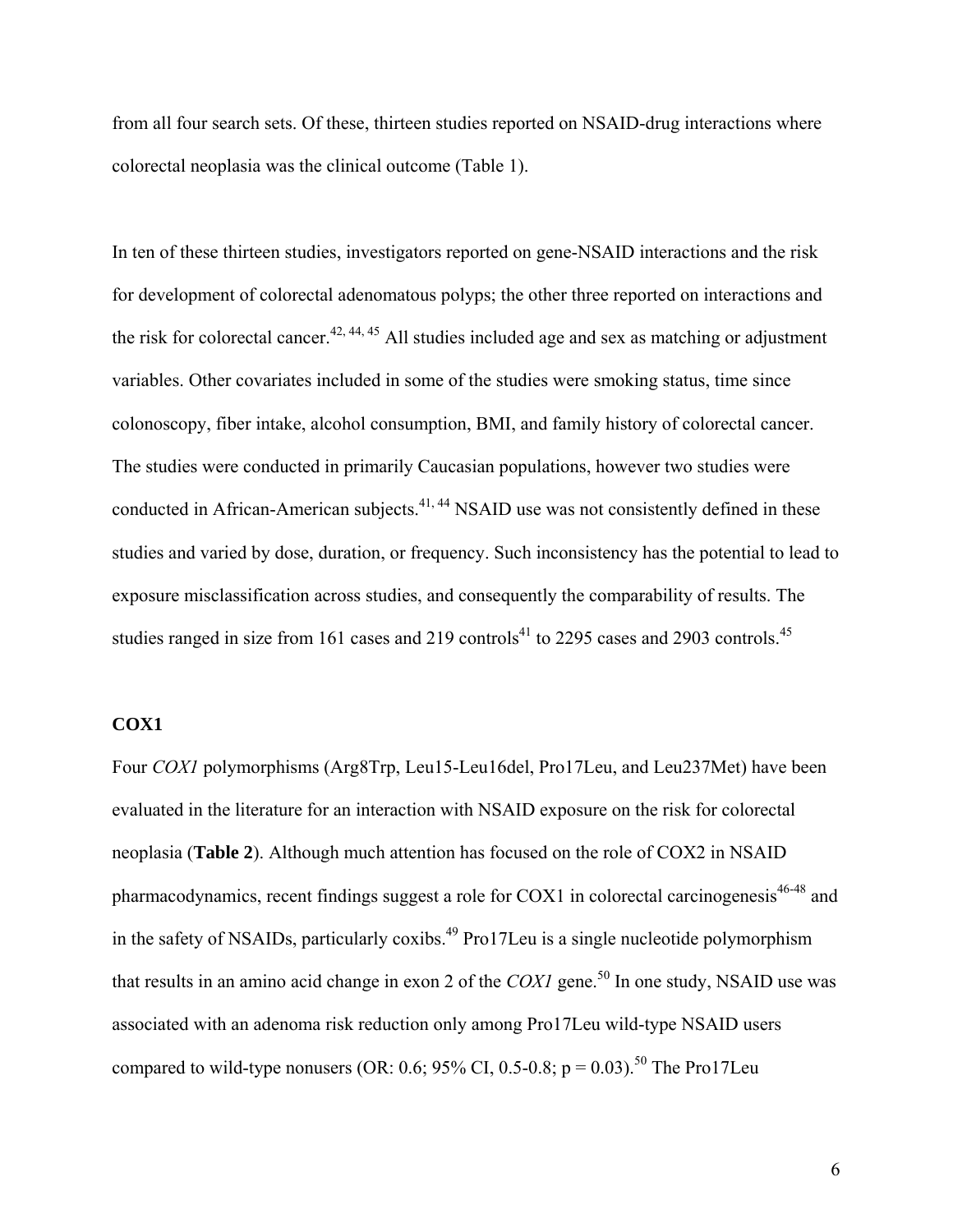polymorphism is located in the signal peptide of COX1 and is cleaved to form the mature protein; therefore it is unclear what functional effects this polymorphism would have. However, this polymorphism has been reported to be in complete linkage disequilibrium with a promoter polymorphism,  $-842A > G$ , which may affect binding of transcription factors.<sup>51</sup> The Pro17Leu variant has been associated with altered prostaglandin production<sup>52</sup> and coxib selectivity.<sup>49</sup> No statistically significant interactions have been reported for the Arg8Trp, Leu15-16del, or Leu237Met polymorphisms. Few studies have investigated potential functional effects of these *COX1* polymorphisms.<sup>49, 51, 53</sup> with little evidence for changes in enzyme function. However, a haplotype containing -842A>G, Arg8Trp, and Leu237Met was associated with differential aspirin response in one study.53 The impact of *COX1* polymorphisms on peroxidase activity or peroxide regulation has not yet been studied. This is an important aspect of COX1 regulation, because peroxides are required for the initation of COX1 activity.<sup>54</sup> However, as is often the case with rare variant alleles, these polymorphisms may require larger studies to detect interactions.

# **COX2**

Seventeen *COX2* polymorphisms have been tested for interaction with NSAID exposure (see **Table 2** for the full list). The most commonly evaluated polymorphisms were those occurring at -765G>C and Val511Ala, the latter of which only occurs in non-Caucasian populations. One study (494 cases and 584 controls) has reported large risk reductions in colorectal adenoma for - 765 homozygous variant (CC) nonusers compared to wild-type (GG) nonusers (OR: 0.26, 95%CI: 0.07-0.89). When stratified on NSAID use, homozygous variant non-users were at decreased risk of adenoma (OR: 0.26, 95% CI: 0.07-0.89) compared to wild-type non-users, whereas there was no decrease in risk among homozygous variant NSAID users (OR: 0.82, 95%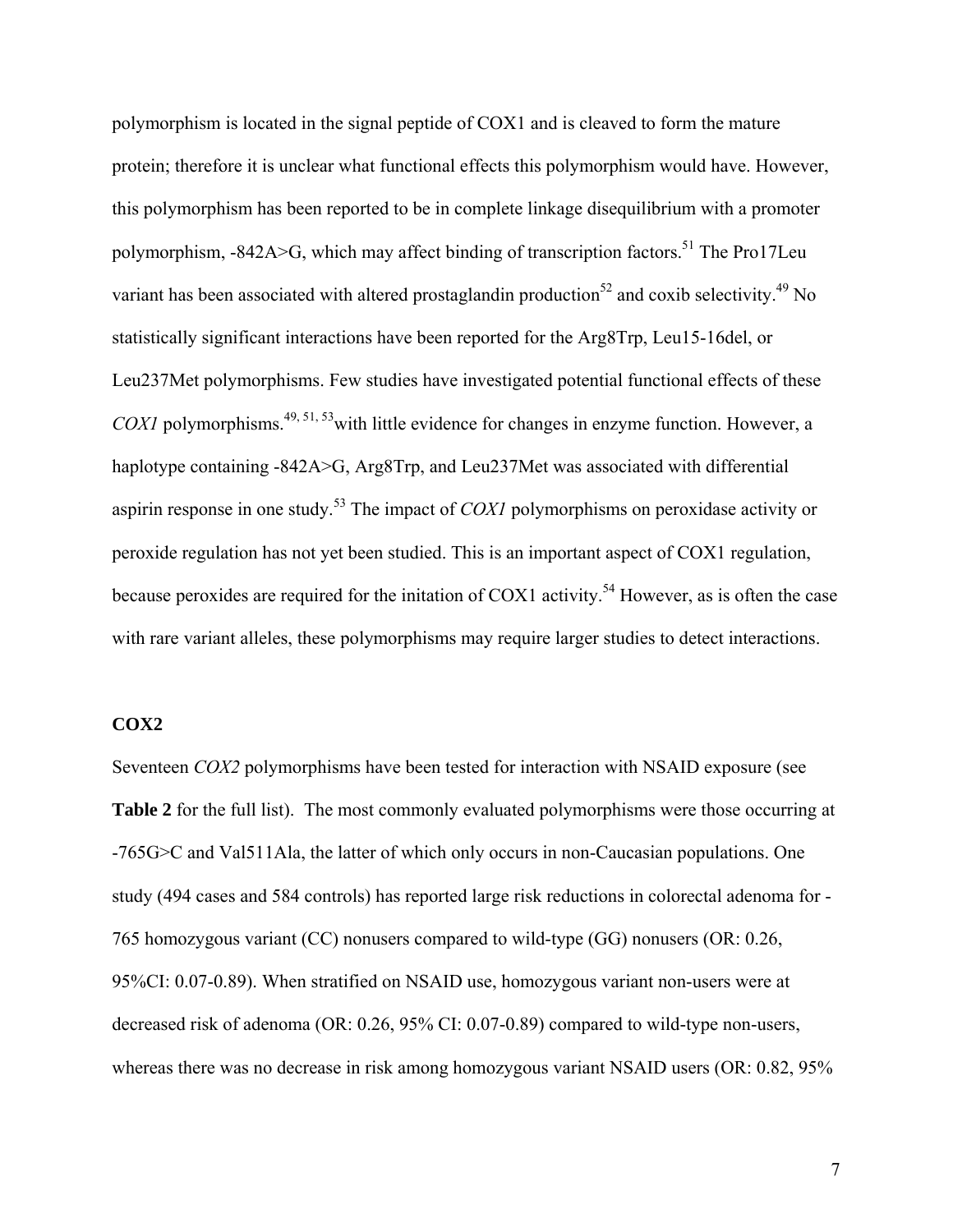CI: 0.25-2.73). This interaction approached statistical significance ( $p = 0.07$ ).<sup>38</sup> However, a smaller study of 337 adenoma cases and 368 controls found no evidence of interaction between this polymorphism and NSAID use**.** <sup>55</sup> The -765G>C polymorphism is relatively frequent (minor allele frequency  $\sim$ 17%)<sup>38</sup> and has been shown to suppress *COX2* promoter activity<sup>56</sup>, although not consistently so.<sup>57</sup> In atherosclerosis, patients with the  $-765CC$  genotype possess significantly lower levels of C-reactive protein and interleukin-6, biomarkers of inflammatory disease.

Two studies have reported on the *COX-2* Val511Ala polymorphism (which is not found in Caucasians) and NSAID use in African-Americans. One examined this interaction in regards to colorectal cancer (240 cases and 326 controls)<sup>44</sup>, while the other studied the interaction for distal adenoma (240 of 380 subjects were evaluated by sigmoidoscopy alone).<sup>41</sup> The former study noted that the significantly decreased risk of cancer among wild-type NSAID users (OR: 0.66; 95% CI, 0.45-0.95) was even greater among those carrying at least one variant allele (OR: 0.29, 95% CI, 0.08-1.06), indicating that those with a variant allele may benefit more from NSAID use. However, the interaction was statistically non-significant ( $p = 0.59$ ). The latter study (161) cases, 219 controls) found significant reductions in risk among those who were either NSAID users or carried the A allele (or both) compared to those with neither exposure<sup>41</sup>, but did not evaluate multiplicative interaction. Earlier functional analyses that showed that the Val511Ala variant did not modify the inhibitory effects of several NSAIDs, including celecoxib and indomethacin, thus an NSAID interaction with this polymorphism may be less likely.<sup>58</sup>

In a hospital-based case-control study conducted in Spain, subjects carrying at least one variant allele of the 9850A>G polymorphism in the *COX2* gene showed a significantly increased risk of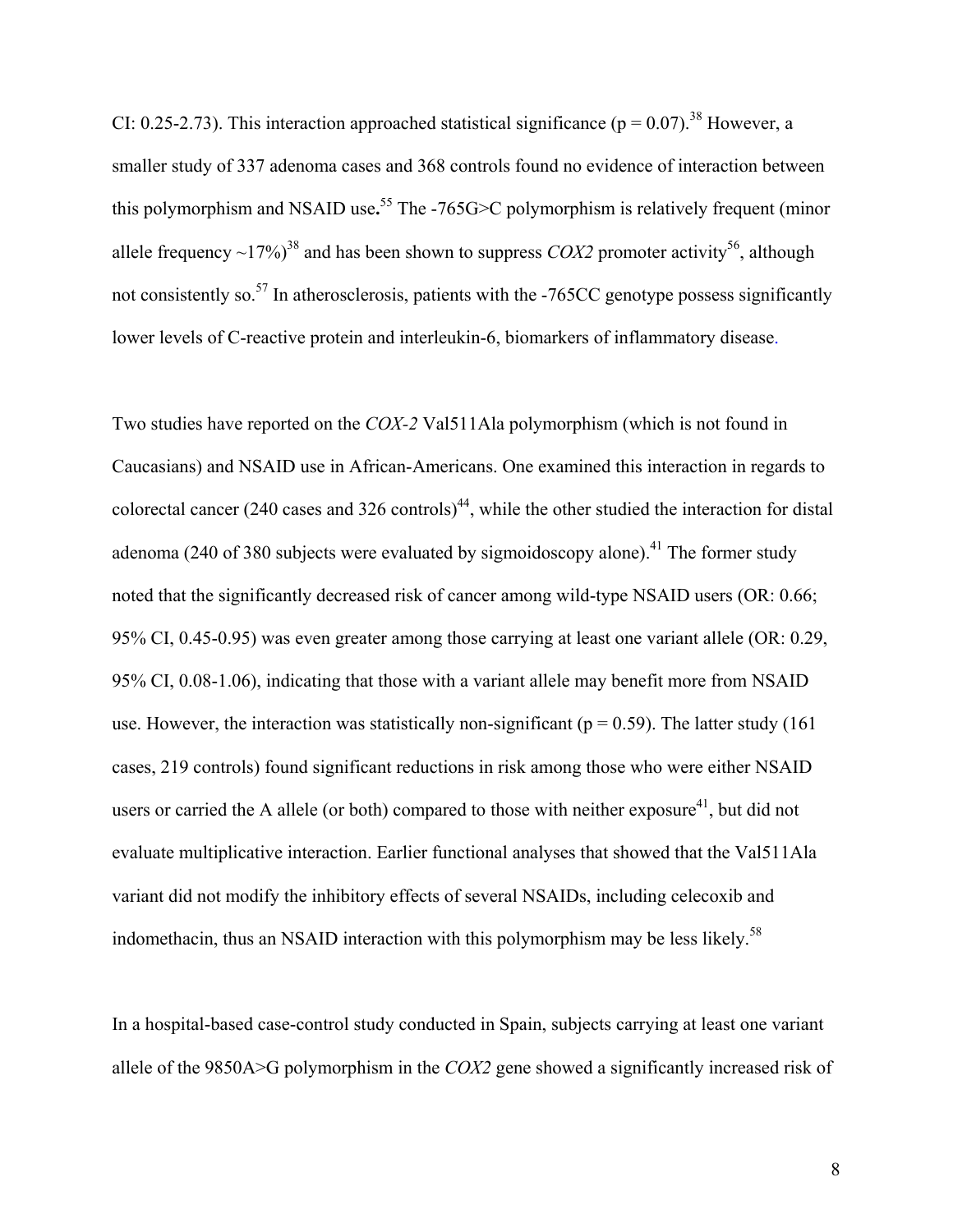colorectal cancer (OR: 2.49; 95% CI, 1.17-5.32).<sup>42</sup> The interaction with NSAID use, however, was not statistically significant ( $p = 0.19$ ). This was the only study identified in the literature that reported on this polymorphism with respect to colorectal neoplasia. However, this study was fairly small  $(N = 292/274$  controls/cases), so statistical power with respect to interactions was limited. Additionally, the use of hospital controls may bias results, because underlying comorbidities that may be associated with NSAID use can attenuate the true association between exposure (NSAID use) and outcome (cancer). This polymorphism has not been associated with functional effects, so it may be unlikely that a true association between this polymorphism and colorectal neoplasia risk exists.

# **ODC**

Two studies have tested for interaction between the *ODC* 315G>A polymorphism and NSAID exposure and the risk for colorectal neoplasia (Table 2). This polymorphism is in a regulatory region of the gene near transcription factor binding sites and has been associated with differential RNA expression.<sup>59</sup> Martinez and colleagues reported that the homozygous variant (AA) genotype was associated with a significant reduction in the risk of adenoma (OR: 0.48; 95% CI,  $0.24$ -0.99).<sup>30</sup> Although the NSAID interaction was not statistically significant, the risk among homozygous variant (AA) NSAID users was greatly reduced compared to wild-type (GG) nonusers (OR: 0.10; 95% CI, 0.02-0.66); whereas a risk reduction was not observed among homozygous variant nonusers versus wild-type nonusers (OR: 0.68; 95% CI, 0.30-1.51; pinteraction = 0.13). Barry *et al.* examined specimens from an RCT and did not observe a main association with this *ODC* polymorphism on risk of adenoma, but did report a statistically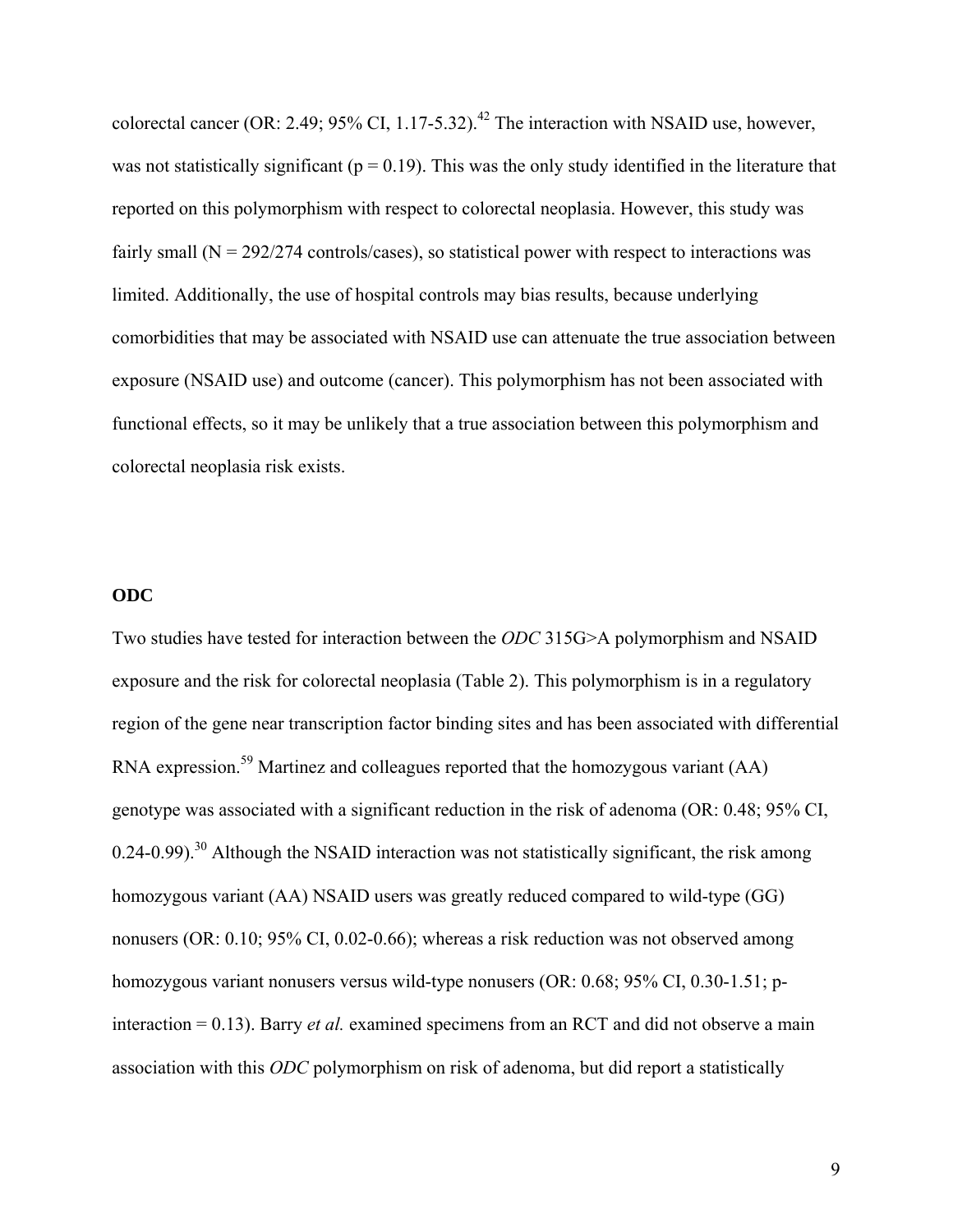significant interaction of  $315G>A$  genotype and aspirin use on adenoma risk.<sup>43</sup> Aspirin users with at least one variant allele had a significant reduction in adenoma risk (RR: 0.77; 95%CI, 0.63-0.95; p-interaction = 0.04) and advanced adenoma risk (RR: 0.51; 95%CI, 0.29-0.90; pinteraction  $= 0.02$ ) compared to those on placebo with at least on variant allele. No risk reduction associated with aspirin use was observed among those with the wild-type genotype. This suggests that the combination of NSAID use and *ODC* variants cumulatively reduces risk.

## **UGT1A6**

Four studies have investigated potential interactions between the known functional polymorphisms in *UGT1A6* (Thr181Ala + Arg184Ser or Arg184Ser alone) and colorectal neoplasia risk. In a study of 441 adenoma cases and 451 controls, the risk reduction for regular aspirin users was seen only among those with at least one variant allele (OR: 0.53, 95% CI, 0.33- 0.86, p-interaction not reported).<sup>60</sup> Similarly, in a case-control study of 313 women with adenoma and 303 control women, the risk reduction associated with regular NSAID use was stronger among women with any variant *UGT1A6* genotype compared to those with the wildtype alleles (p-interaction =  $0.02$ ).<sup>61</sup> Two other studies reported no interaction between *UGT1A6* genotype and NSAID use. $45, 62$ 

#### **CYP2C9**

Three of the studies listed above also investigated interactions between the \*2 and \*3 polymorphisms in *CYP2C9* and NSAID use on risk of colorectal neoplasia.<sup>45, 60, 62</sup> In the study by Bigler et al, the colorectal adenoma risk reduction associated with aspirin use was only seen among those with the wild-type *CYP2C9* genotype (OR: 0.50, 95% CI 0.32-0.78, p-interaction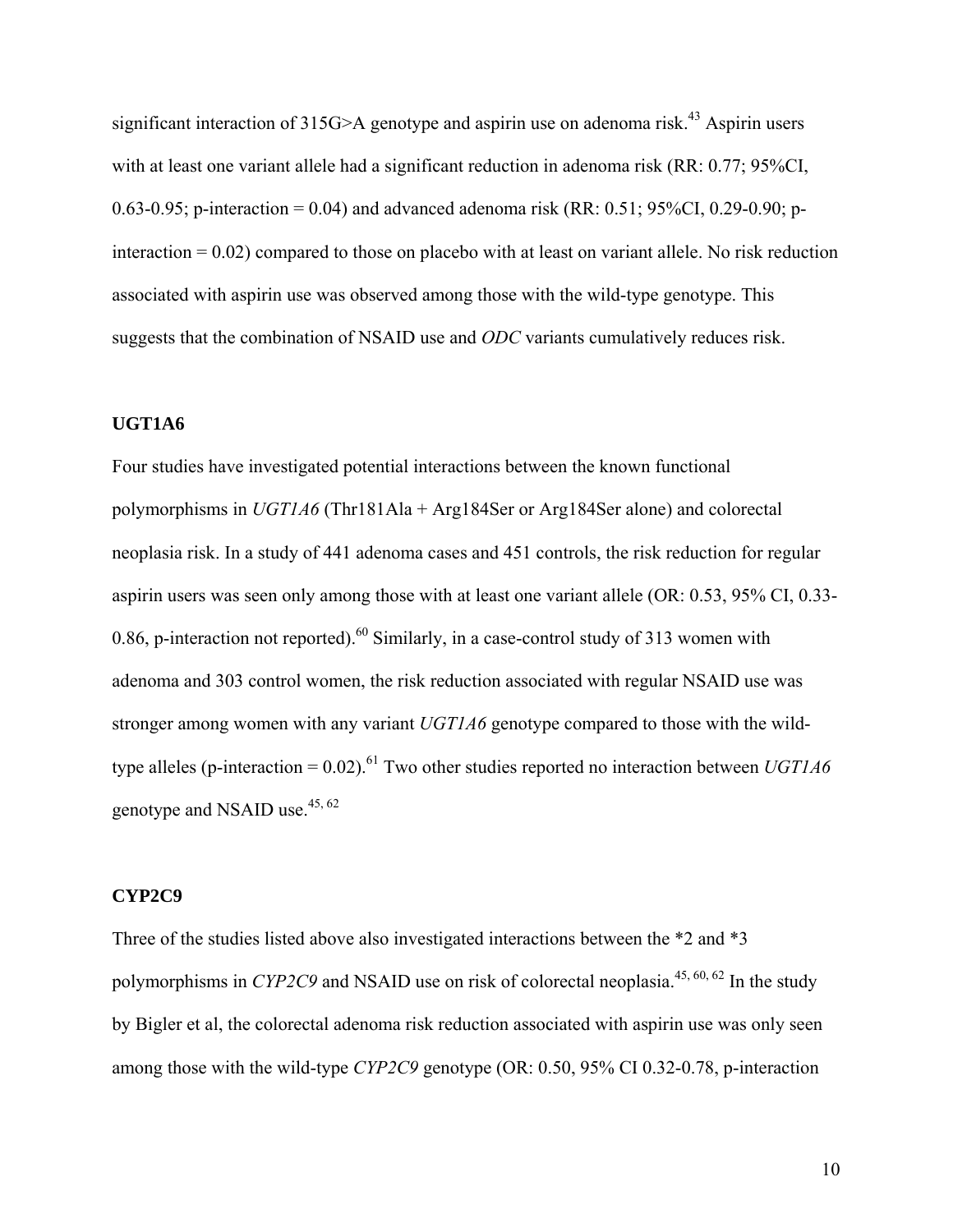not reported). No risk reduction was seen among non-aspirin NSAID users.<sup>60</sup> A subsequent study found a significant interaction between the \*2 and \*3 genotypes and ibuprofen use, in which those with the variant alleles had a greater decrease in risk with regular ibuprofen use than those with the wild-type alleles (p-interaction =  $0.02$ ).<sup>45</sup> Hubner et al reported no interaction between *CYP2C9* genotypes and aspirin treatment in an RCT of aspirin for prevention of adenoma recurrence; however, the study was small, with 266 patients on aspirin and 280 on placebo.<sup>62</sup> The discrepancy among these three studies indicates that the interaction between *CYP2C9*  polymorphisms and NSAID use requires confirmation in additional studies.

#### **OTHER REPORTED INTERACTIONS**

Although not within the scope of this review, two studies have investigated interactions between NSAID use and polymorphisms in other prostaglandin-related genes, such as *PPARγ*, *PPARδ*, *ALOX5*, *ALOX15*, and *PGIS*. 55, 63 Most of these have only been examined in one or two studies and results require confirmation.

#### **DISCUSSION**

We reviewed the literature for *COX1*, *COX2*, *ODC, UGT1A6,* and *CYP2C9* pharmacogenetic interactions and the risk of colorectal adenoma or cancer. To date, research has overwhelmingly focused on *COX2* polymorphisms. However, all *COX2* and NSAID pharmacogenetic interactions we identified were not statistically significant, probably in large part attributable to limited sample sizes for detecting true interactions. On the other hand, statistically significant interactions were reported for the *COX1* signal peptide polymorphism Pro17Leu, *ODC* 315G>A, *UGT1A6* Thr181Ala/Arg184Ser, and *CYP2C9* \*2 and \*3. The interactions for *ODC*, *UGT1A6*,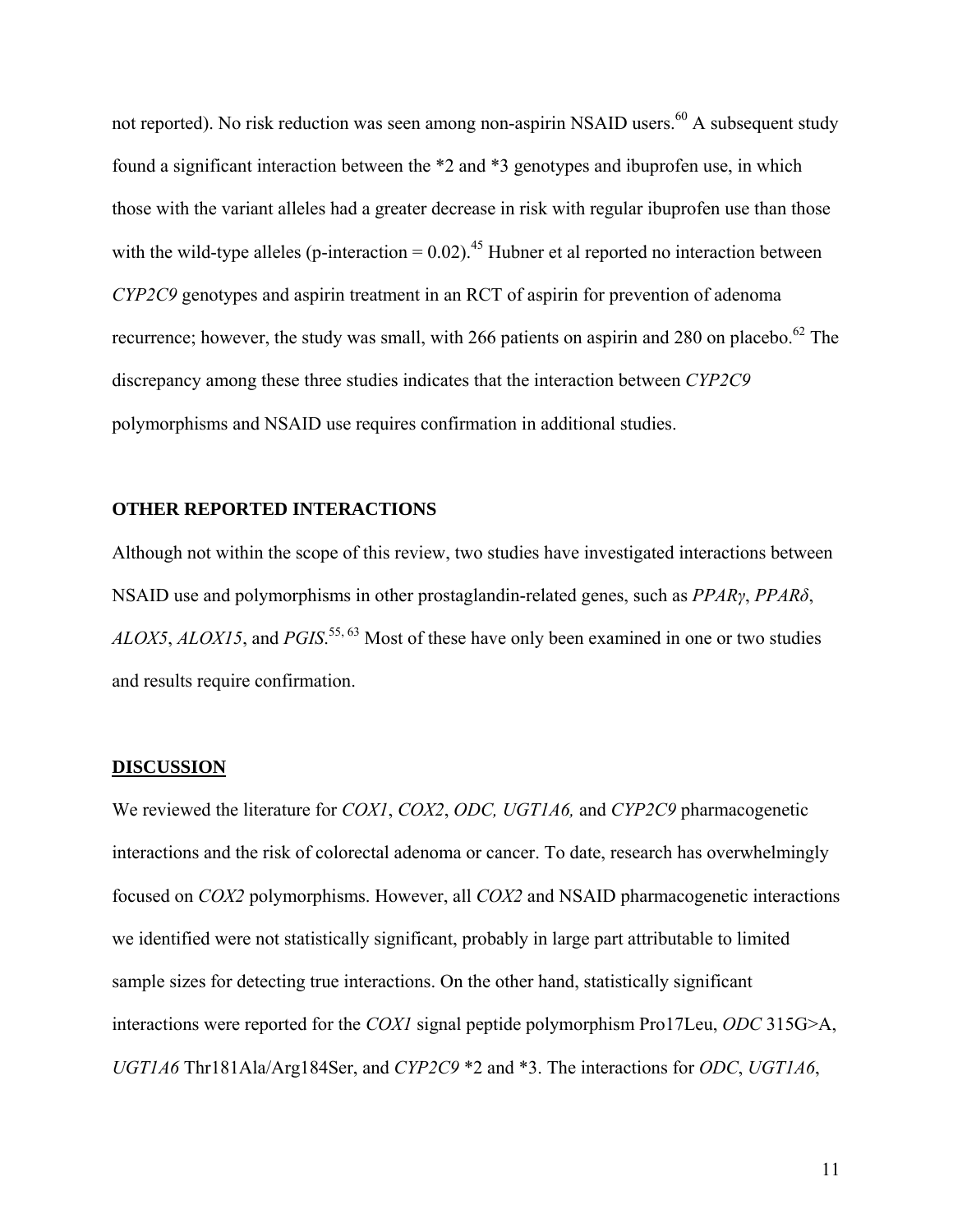and *CYP2C9* have been observed in two studies, suggesting important pharmacogenetic relationships. To date, only interactions between *COX2* polymorphisms and COX2-nonselective NSAIDs have been evaluated. All polymorphisms reviewed here have yet to be tested for interactions with coxibs (e.g., celecoxib and lumiracoxib). This information will be critical to tailor cancer chemoprevention with these highly potent agents. It will also be important to evaluate these polymorphisms in conjunction with each other.

Recent randomized trials confirm the chemopreventive properties of NSAIDs in colorectal neoplasia. In one randomized trial, aspirin led to a statistically significant reduction of adenoma at three years at the 81 mg daily dose (but not at the 325 mg daily dose). <sup>6</sup> In another, the 325 mg dose resulted in a significant risk reduction at the 325 mg once-daily dose<sup>7</sup>, yet the heterogeneity in response for the 325 mg dose is not well understood. Before adopting aspirin as a chemopreventive agent, understanding the sources of such variability in efficacy is warranted. The same applies to the gastrointestinal toxicity of nonselective NSAIDs, which have been estimated to cause 25% of all reported drug-related adverse events.<sup>64</sup> The Hypertension Optimal Treatment randomized trial demonstrated an increased risk for non-fatal major gastrointestinal bleeding among aspirin users versus placebo (RR, 1.8,  $p \le 0.001$ )<sup>65</sup>, specifically among female aspirin users. Although the Physicians' Health Study did not show an increased risk of gastrointestinal bleeding for aspirin users, the trial had an aspirin tolerability run-in period that would have eliminated many persons susceptible to such toxicity. Identifying genetic predictors of gastrointestinal toxicity may ultimately help to define the optimal risk-benefit for specific subpopulations.<sup>66</sup>

12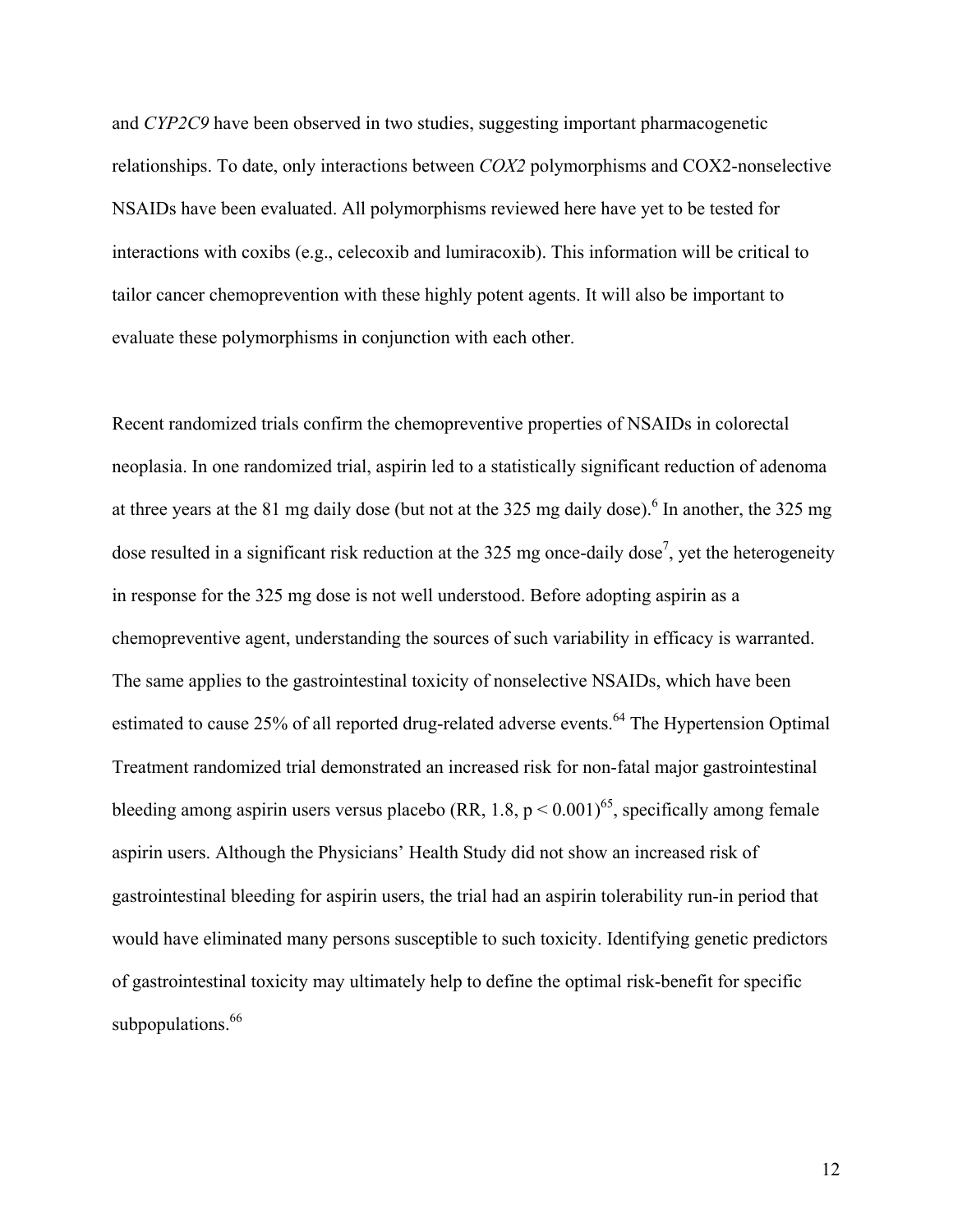Interestingly, results from a recent cyclooxygenase inhibition study suggest that the *COX1*  Pro17Leu polymorphism may play a role in the cardiotoxicity of coxibs.<sup>49</sup> Inhibition of COX1 by coxibs decreased in a statistically significant manner among Pro17Leu variants.<sup>49</sup> Decreased COX1 inhibition corresponds with increased levels of thromboxane A2 (TXA2), which is involved in platelet function. This increase would further offset an existing imbalance between COX1-derived TXA2 and COX2-derived prostacyclin resulting from the selective inhibition of COX2 by coxibs.<sup>67, 68</sup> If this imbalance indeed contributes to the cardiovascular risk associated with use coxibs, as has been suggested $^{69}$ , our efforts to describe future tests for pharmacogenetic interactions should consider cardiovascular risk as an outcome of interest, in addition to that of colorectal neoplasia.

Some have questioned altogether whether coxibs should continue to be evaluated for their potential as colorectal chemopreventive agents<sup>70</sup>, due to the known cardiovascular risks associated with this class of drugs<sup>71-74</sup> that are not observed with other NSAIDs such as aspirin.<sup>66</sup> The value of coxibs for chemoprevention will therefore lie in our ability to define the population of individuals at most likely to benefit and to be less likely to experience drug-related serious adverse events. When deciding on how to minimize their risk of colorectal cancer, certain populations at increased risk of cancer, such as those with familial adenomatous polyposis, may place greater value on the cancer-preventive properties of coxibs than on their potential for cardiovascular adverse events.<sup>75</sup> We ought to consider the efficacy and adverse effects of all available NSAIDs to tailor chemoprevention based on genetic and other factors in favor of the greatest benefit:risk ratio.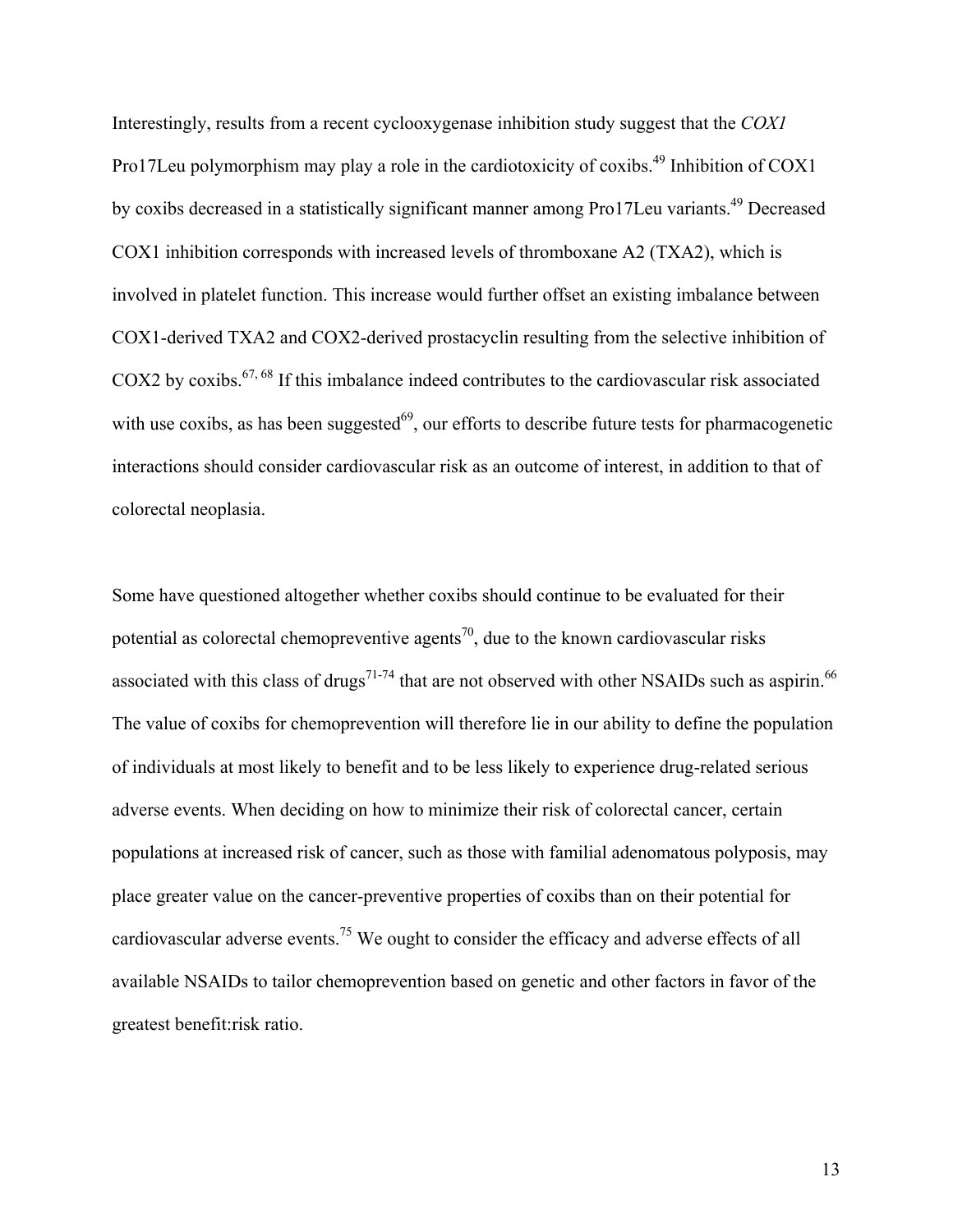In summary, inflammation is an established risk factor for colorectal cancer and polymorphisms in genes regulating inflammatory processes appear to alter the risk for neoplasia and the efficacy of NSAIDs in colorectal cancer chemoprevention. Studies investigating potential interactions between NSAID use and genetic polymorphisms in inflammation have been of limited power due to inadequate sample size; studies with fewer than 400 cases and 400 controls are most likely underpowered for detecting most gene-NSAID interactions. Our understanding of pharmacogenetic interactions between anti-inflammatory drug use and genetic polymorphisms and these health outcomes may pave the road to chemoprevention of colorectal cancer by allowing us to optimize the risk-benefit balance associated with NSAIDs.

#### **METHODS**

Search terms were used to identify publications that assessed interactions between NSAID use and polymorphisms in NSAID-related genes (i.e. *CYP2C9*, *UGT1A6*, and *prostaglandin synthase*) on the risk of colorectal neoplasia from the Ovid MEDLINE® database.<sup>76</sup> We queried the titles, abstracts, and keywords of indexed and in-process publications through April 26, 2007. We searched for articles containing main effects of NSAID/aspirin drug exposure and gene polymorphisms and colorectal neoplasia using the following four sets of search terms: (1) *NSAID*, *antiinflammatory*, *anti-inflammatory*, *nonsteroidal, non-steroidal*, *aspirin*, or *acetylsalicylic,* and (2) *polymorphism*, *variant*, or *mutation*, and (3) *cancer*, *adenom-*, *polyp*, or *neoplas-*, and (4) *colon*, *rectum*, *rectal*, *colorectal*, or *colonic.* We considered relevant articles to be any that contained at least one term from each set of keywords and reviewed content for analyses of potential gene-NSAID interactions.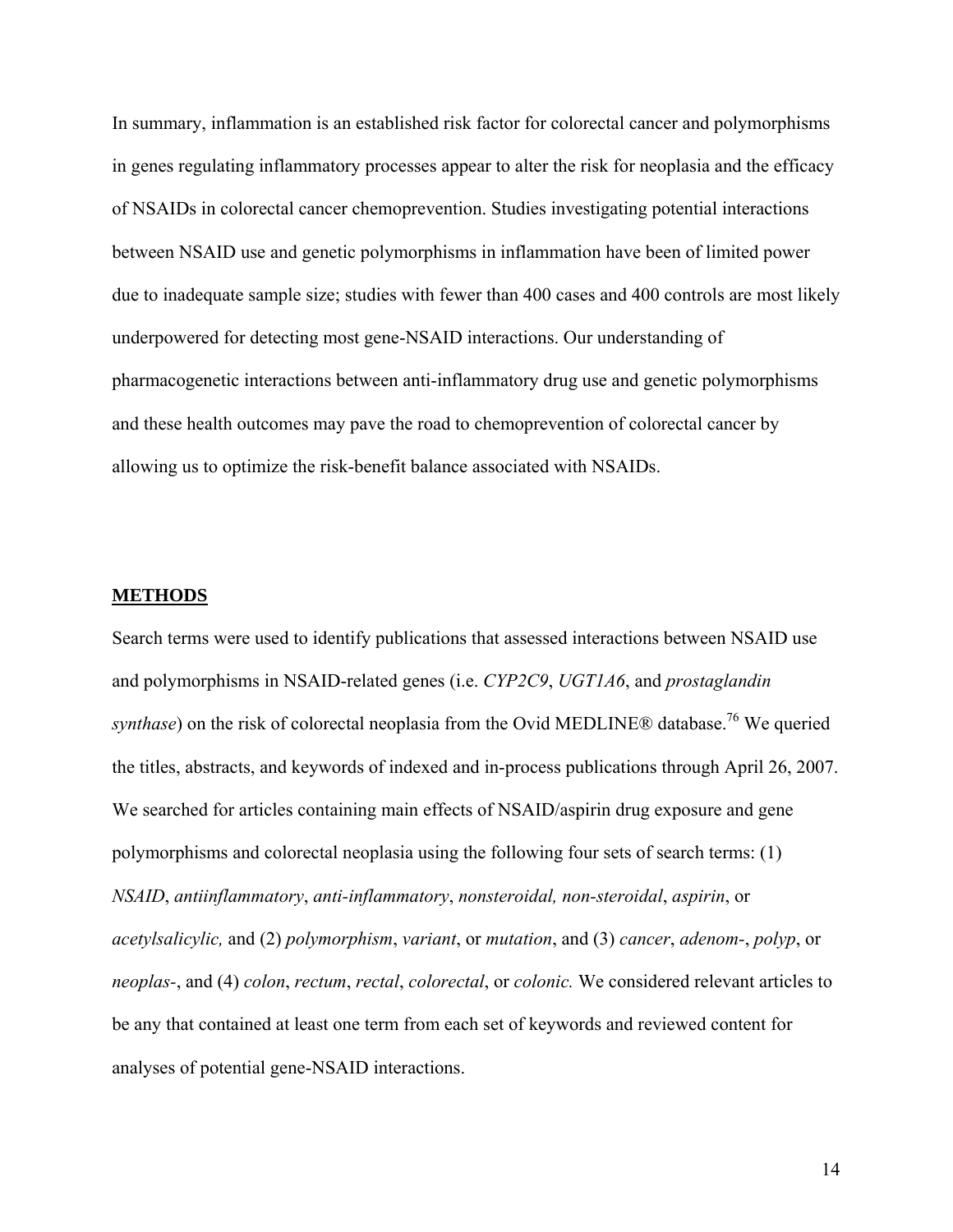We abstracted information on the study design (including sample size, covariates, endpoint measures, and inclusion criteria), the risk estimates for the gene and drug main associations, and the results from interaction tests.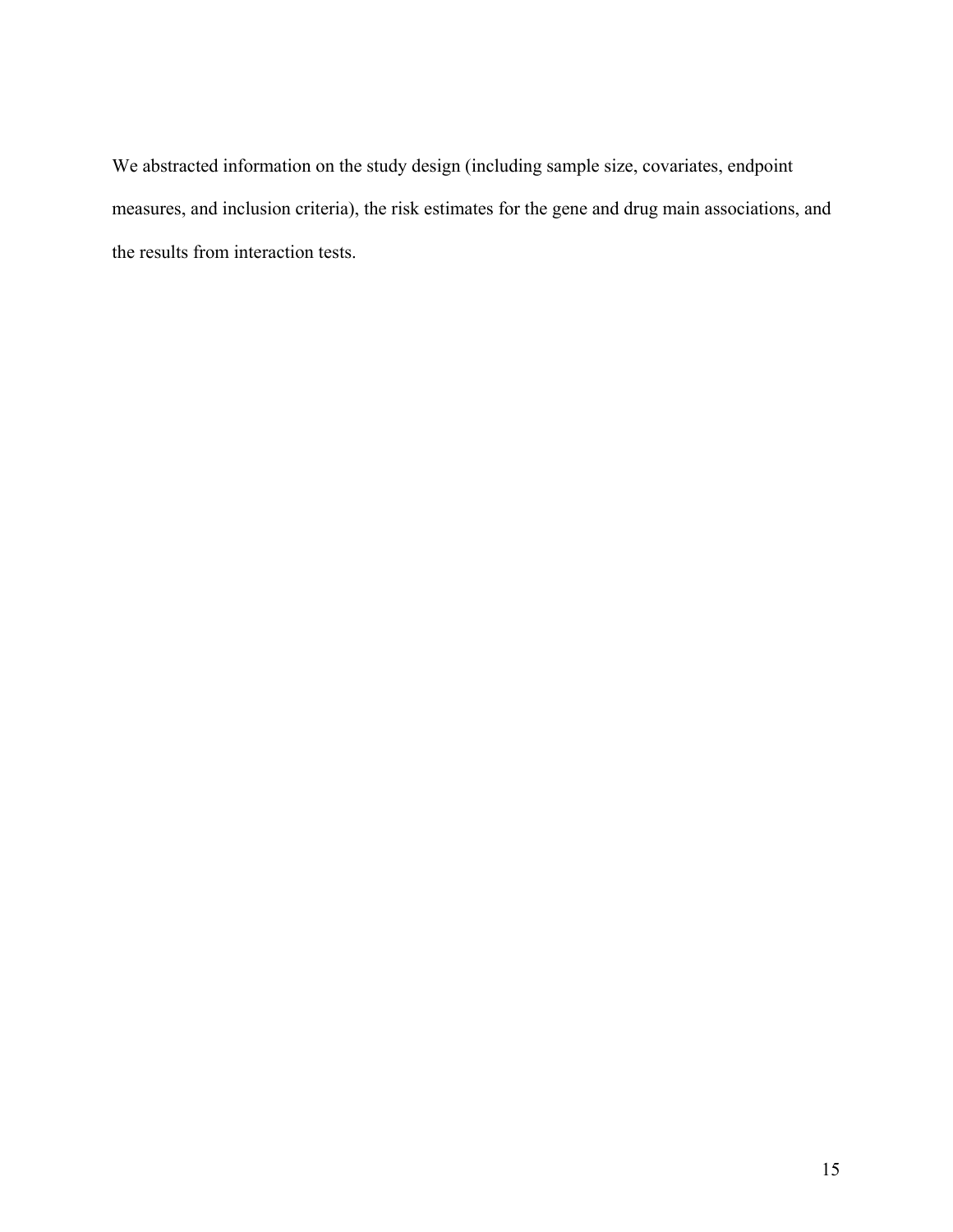| <b>Study</b>              | <b>Genes</b>     | <b>Study</b><br>design | #<br>Cases/<br>controls | <b>NSAID</b><br>use                                                    | <b>Study</b><br>region           | Colorectal<br>study<br>endpoint       | Population<br>description                                | <b>Covariates</b>                                                                                                                                             |
|---------------------------|------------------|------------------------|-------------------------|------------------------------------------------------------------------|----------------------------------|---------------------------------------|----------------------------------------------------------|---------------------------------------------------------------------------------------------------------------------------------------------------------------|
| Lin 2002 <sup>41</sup>    | COX <sub>2</sub> | Case-<br>control       | 161/219                 | Not defined                                                            | California/<br>North<br>Carolina | Adenomatous<br>polyp;<br>Cancer       | African-American;<br>$30-74$ years old:<br>spoke English | Matched: age, sex, sigmoidoscopy<br>date, center                                                                                                              |
| Bigler 2001 <sup>57</sup> | CYP2C9<br>UGT1A6 | Case-<br>controls      | 441/488                 | ASA/NSAID users:<br>$\geq$ once daily for $\geq$ 1<br>year             | Minnesota                        | Adenomatous<br>polyp                  | 30-74 years old                                          | Adjusted: age, sex, smoking,<br>hormone replacement therapy                                                                                                   |
| Martinez<br>200330        | ODC              | Case-<br>control       | 341/347                 | ASA use collected.<br>not defined                                      | Arizona                          | Adenomatous<br>polyp                  | 40-80 years old                                          | Adjusted: age, sex, $#$ colonoscopies<br>after baseline                                                                                                       |
| $\cos 2004^{42}$          | COX2             | Case-<br>control       | 292/274                 | Regular use for at<br>least 6 consecutive<br>months                    | Spain                            | Cancer                                | Presented only as<br><b>ORs</b>                          | Matched: age, sex                                                                                                                                             |
| Ulrich $2004^{37}$        | COX1             | Case-<br>control       | 715/621                 | Regular<br>$ASA/NSAID$ use: $>$<br>once daily                          | Minnesota                        | Adenomatous.<br>hyperplastic<br>polyp | Caucasian; English<br>speaking; 30-74<br>years old       | Adjusted: age, sex                                                                                                                                            |
| Ali 2005 <sup>73</sup>    | COX2             | Case-<br>control       | 726/729                 | Use of Aspirin,<br>Ibuprofen, none or<br>both (not clearly<br>defined) | <b>USA</b>                       | Advanced<br>adenomatous<br>polyp      | Caucasian; 55-74<br>years old                            | Matched: age, sex<br>Adjusted: age, sex, smoking,<br><b>NSAID</b>                                                                                             |
| Chan 2005 <sup>58</sup>   | UGT1A6           | case-<br>control       | 530/532                 | ASA users: twice<br>weekly                                             | <b>USA</b>                       | Adenomatous<br>polyp                  | Not reported                                             | Adjusted: age, smoking hx, BMI,<br>physical activity, family hx of<br>CRC, meat intake, alcohol intake,<br>multivitamin use, folate intake,<br>calcium intake |
| Ulrich 2005 <sup>38</sup> | COX2             | Case-<br>control       | 690/584                 | Regular<br>ASA/NSAID users:<br>$>$ once daily                          | Minnesota                        | Adenomatous.<br>hyperplastic<br>polyp | Caucasian:<br>English-speaking;<br>$30-70$ years old.    | Adjusted: age, sex, BMI, calories,<br>alcohol, fiber, hormone use, $\&$<br>smoking                                                                            |

#### **Table 1: Characteristics of studies evaluating gene-NSAID interactions\*.**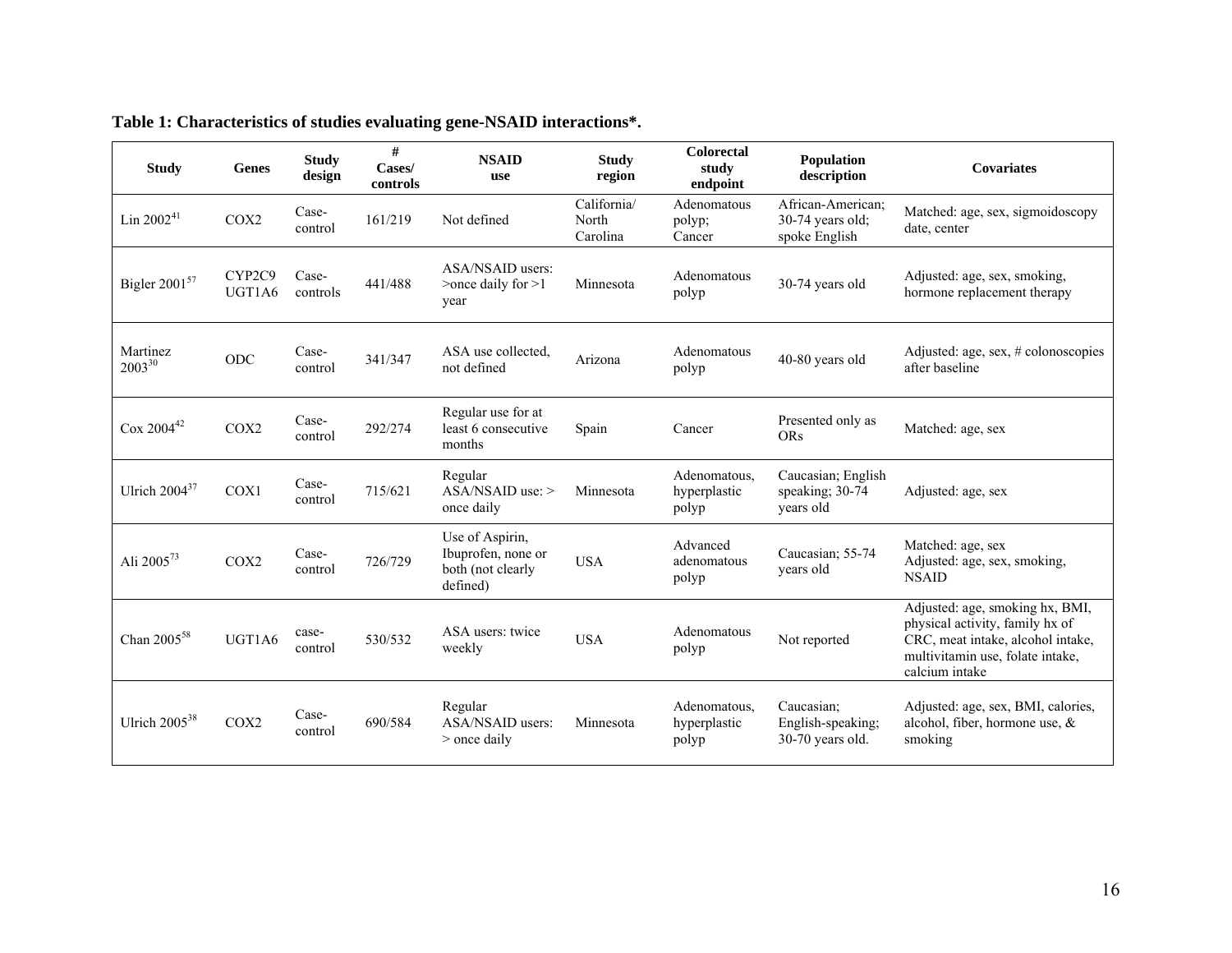| <b>Mutation</b>    | Primary<br><b>Outcome</b> | <b>Main effect</b><br>OR [95%CI] | OR comparison  | <b>Interactions</b>            | <b>Interaction</b><br>Comparison                                                                                                     | 1st Author Yr             |
|--------------------|---------------------------|----------------------------------|----------------|--------------------------------|--------------------------------------------------------------------------------------------------------------------------------------|---------------------------|
| COX1               |                           |                                  |                |                                |                                                                                                                                      |                           |
| Leu15-<br>Leu16del | Adenomatous<br>polyps     | 3.6 $[1.2-11.2]$ het vs. wt      |                | $p = 0.12$                     | Leu15-16del potentially<br>associated with stronger risk of<br>adenoma among nonusers of<br>ASA/NSAID.                               | Ulrich $2004^{37}$        |
|                    | Hyperplastic<br>polyps    | $2.1$ [0.5-9.1]                  | het vs. wt     |                                |                                                                                                                                      | Ulrich $2004^{37}$        |
|                    | Adenomatous<br>polyps     | $0.8$ [0.5-1.4] het vs. wt       |                | $p = 0.22$                     | No significant interaction, but<br>ASA/NSAID use ↓ risk for<br>Leu237 wt (OR: 0.6; 95% CI<br>0.5-0.9) but not for Leu237<br>het/hzv. | Ulrich $2004^{37}$        |
| Leu237Met          | Adenomatous<br>polyps     | $0.86$ [0.28-2.67]               | het/hzv vs. wt | No significant<br>interaction. |                                                                                                                                      | Siezen $2006^{53}$        |
|                    | Hyperplastic<br>polyps    | $1.0$ [0.5-2.0]                  | het vs. wt     |                                |                                                                                                                                      | Ulrich $2004^{37}$        |
| Pro17Leu           | Adenomatous<br>polyps     | $0.9$ [0.6-1.2]                  | het/hzv vs. wt | $p = 0.03$                     | ASA/NSAID use ↓ risk for P17L<br>wt (OR: 0.6; 95% CI 0.5-0.8)<br>but not P17L het/hzv.                                               | Ulrich $2004^{37}$        |
|                    | Hyperplastic<br>polyps    | $0.7$ [0.4-1.1]                  | het/hzv vs. wt |                                |                                                                                                                                      | Ulrich $2004^{37}$        |
| Arg8Trp            | Adenomatous<br>polyps     | 1.1 $[0.8-1.6]$                  | het/hzv vs. wt | $p = 0.31$                     | No significant Arg8Trp*NSAID<br>interaction.                                                                                         | Ulrich $2004^{37}$        |
|                    | Hyperplastic<br>polyps    | $1.2$ [0.8-1.9]                  | het/hzv vs. wt |                                |                                                                                                                                      | Ulrich 2004 <sup>37</sup> |
| Trp8Arg            | Adenomatous<br>polyps     | $0.90$ [0.49-1.65]               | het/hzv vs. wt | No significant<br>interaction. |                                                                                                                                      | Siezen $2006^{53}$        |

# **Table 2: Interactions of NSAID use reported in the literature for COX1, COX2, or ODC and risk of colorectal neoplasia.**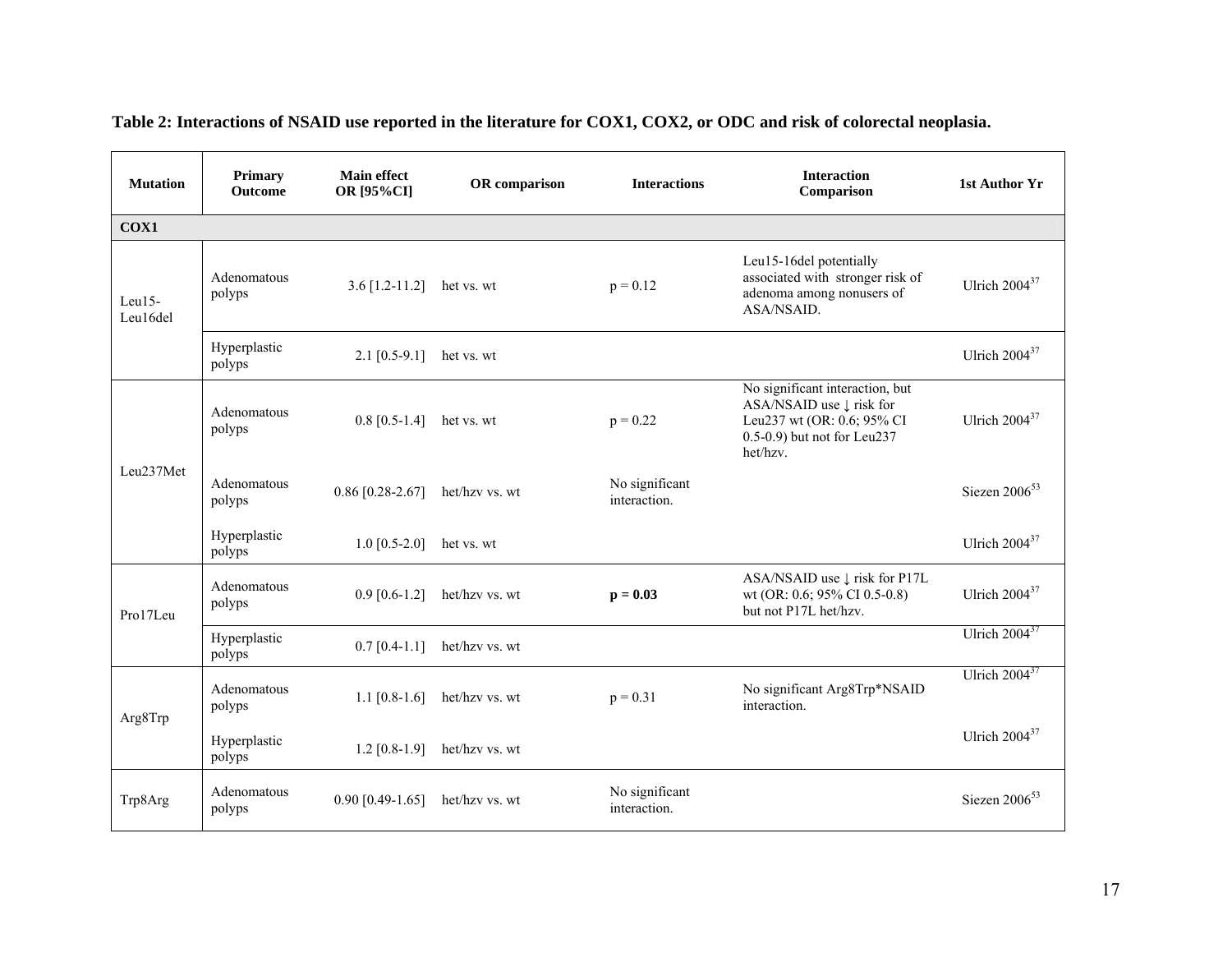| COX2           |                                   |                                          |                          |                                                                                                                            |                                                                                                                                                                                                                                                                                                           |                        |
|----------------|-----------------------------------|------------------------------------------|--------------------------|----------------------------------------------------------------------------------------------------------------------------|-----------------------------------------------------------------------------------------------------------------------------------------------------------------------------------------------------------------------------------------------------------------------------------------------------------|------------------------|
| $-1329A > G$   | Adenomatous<br>polyps             | $1.20$ [0.78-1.84]<br>$0.95$ [0.34-2.65] | het vs. wt<br>hzv vs. wt | No significant<br>interaction.                                                                                             |                                                                                                                                                                                                                                                                                                           | Siezen $2006^{53}$     |
| T5229G         | Advanced<br>adenomatous<br>polyps | $0.94$ [0.74-1.20]<br>$0.73$ [0.42-1.27] | het vs. wt<br>hzv vs. wt |                                                                                                                            |                                                                                                                                                                                                                                                                                                           | Ali 2005 <sup>73</sup> |
| -663 GTdel     | Advanced<br>adenomatous<br>polyps | $0.65$ [0.40-1.04]                       | het del vs. wt           |                                                                                                                            | Interaction studied in haplotype<br>analysis only.                                                                                                                                                                                                                                                        | Ali 2005 <sup>73</sup> |
| $-765$ G $>$ C | Adenomatous<br>polyps             | $1.12$ [0.70-1.78]                       | het/hzv vs. wt           | No significant<br>interaction.                                                                                             |                                                                                                                                                                                                                                                                                                           | Siezen $2006^{53}$     |
|                | Adenomatous<br>polyps $(n=494)$   | $1.00$ [0.74,1.35]                       | het vs. wt               | $0.66$ [0.48-0.92]<br>1.02 $[0.69 - 1.51]$<br>$0.64$ [0.40-1.02]<br>$0.26$ [0.07-0.89]<br>$0.82$ [0.25-2.73]<br>$p = 0.07$ | Wt users vs. wt nonusers<br>Het nonusers vs wt nonusers<br>Het users vs wt nonusers<br>Hzy nonusers vs wt nonusers<br>Hzv users vs wt nonusers<br>Hzv genotype<br>Marginally nonsignificant<br>interaction for NSAID use &<br>genotype ( $P = 0.07$ , het/hzv vs<br>wt).<br>$\downarrow$ risk for hzv non | Ulrich $2005^{38}$     |
|                | Adenomatous<br>polyps $(n=494)$   | $0.53$ [0.22-1.28]                       | hzv vs. wt               |                                                                                                                            |                                                                                                                                                                                                                                                                                                           | Ulrich $2005^{38}$     |
|                | Hyperplastic<br>$polyps(n=186)$   | $0.97$ [0.65-1.46]                       | het vs. wt               |                                                                                                                            |                                                                                                                                                                                                                                                                                                           | Ulrich $2005^{38}$     |
|                | Hyperplastic<br>$polyps(n=186)$   | $0.24$ [0.05-1.11]                       | hzv vs. wt               |                                                                                                                            |                                                                                                                                                                                                                                                                                                           | Ulrich $2005^{38}$     |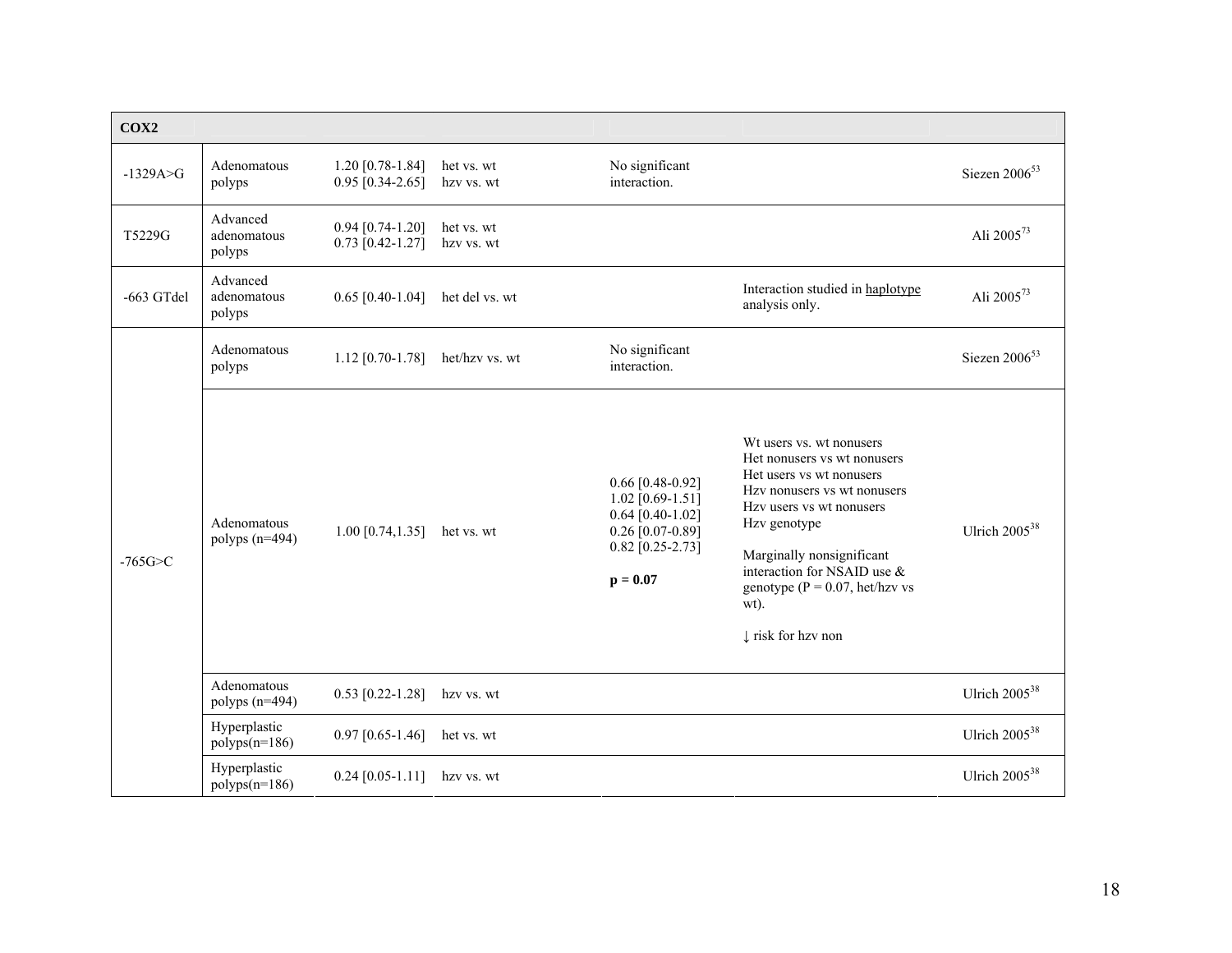|             | Advanced                          | $1.02$ [0.81-1.27]                         | het vs. wt               |                                                                                                                                                                                                                        |                                           | Ali $2005^{73}$           |
|-------------|-----------------------------------|--------------------------------------------|--------------------------|------------------------------------------------------------------------------------------------------------------------------------------------------------------------------------------------------------------------|-------------------------------------------|---------------------------|
| $-798A > G$ | adenomatous<br>polyps             | $0.80$ [0.43-1.50]                         | hzv vs. wt               |                                                                                                                                                                                                                        |                                           |                           |
| T8494C      | Advanced<br>adenomatous<br>polyps | $1.17$ [0.94-1.46]<br>$1.14$ [0.82-1.59]   | het vs. wt<br>hzv vs. wt |                                                                                                                                                                                                                        |                                           | Ali 2005 <sup>73</sup>    |
| G10335A     | Cancer                            | 2.17 [0.99-4.78]                           | het/hzv vs. wt           |                                                                                                                                                                                                                        |                                           | $\cos 2004^{42}$          |
| C1629G      | Cancer                            | 1.59 [0.56-4.52]                           | het vs. wt<br>hzv vs. wt |                                                                                                                                                                                                                        |                                           | $\cos 2004^{42}$          |
| T2242C      | Adenomatous<br>polyps             | 1.30 [0.86-1.98]<br>1.15 $[0.55-2.41]$     | het vs. wt<br>hzv vs. wt | Non significant<br>interaction.                                                                                                                                                                                        |                                           | Siezen 2006 <sup>53</sup> |
| G3050C      | Cancer                            | 1.30 [0.90-1.87]<br>1.50 $[0.63 - 3.57]$   | het vs. wt<br>hzv vs. wt |                                                                                                                                                                                                                        |                                           | $\cos 2004^{42}$          |
|             | Cancer                            |                                            |                          |                                                                                                                                                                                                                        |                                           |                           |
| A401G       |                                   | $0.92$ [0.62-1.38]<br>$0.78$ [0.33-2.05]   | het vs. wt<br>hzv vs. wt |                                                                                                                                                                                                                        |                                           | $\cos 2004^{42}$          |
| 5209T>G     | Cancer                            | $1.05$ [0.73-1.52]<br>$0.99$ [0.42-2.33]   | het vs. wt<br>hzv vs. wt |                                                                                                                                                                                                                        |                                           | $\cos 2004^{42}$          |
| T8473C      | Cancer                            | $1.01$ [0.71-1.45]<br>$1.05$ [0.58-1.91]   | het vs. wt<br>hzv vs. wt |                                                                                                                                                                                                                        |                                           | $\cos 2004^{42}$          |
| G926C       | $\overline{C}$ ancer              | $0.92$ [0.61-1.39]<br>1.13 $[0.46 - 2.80]$ | het vs. wt<br>hzv vs. wt |                                                                                                                                                                                                                        |                                           | $\cos 2004^{42}$          |
| A9850G      | Cancer                            | 2.49 [1.17-5.32]                           | het/hzv vs. wt           | NSAID*9850A>G<br>nonsignificant (p-<br>$value = 0.19$ ).<br>$\downarrow$ risk for wt<br>homozygous<br>$(AA=0.55$ [0.36-<br>$(0.84)$ .<br>Het/hzv users ↑ risk<br>vs. nonusers<br>$(AG/GG=1.08, 95\%$<br>CI 0.17-6.77). | NSAID*9850A>G<br>wt homozygous<br>het/hzv | $\cos 2004^{42}$          |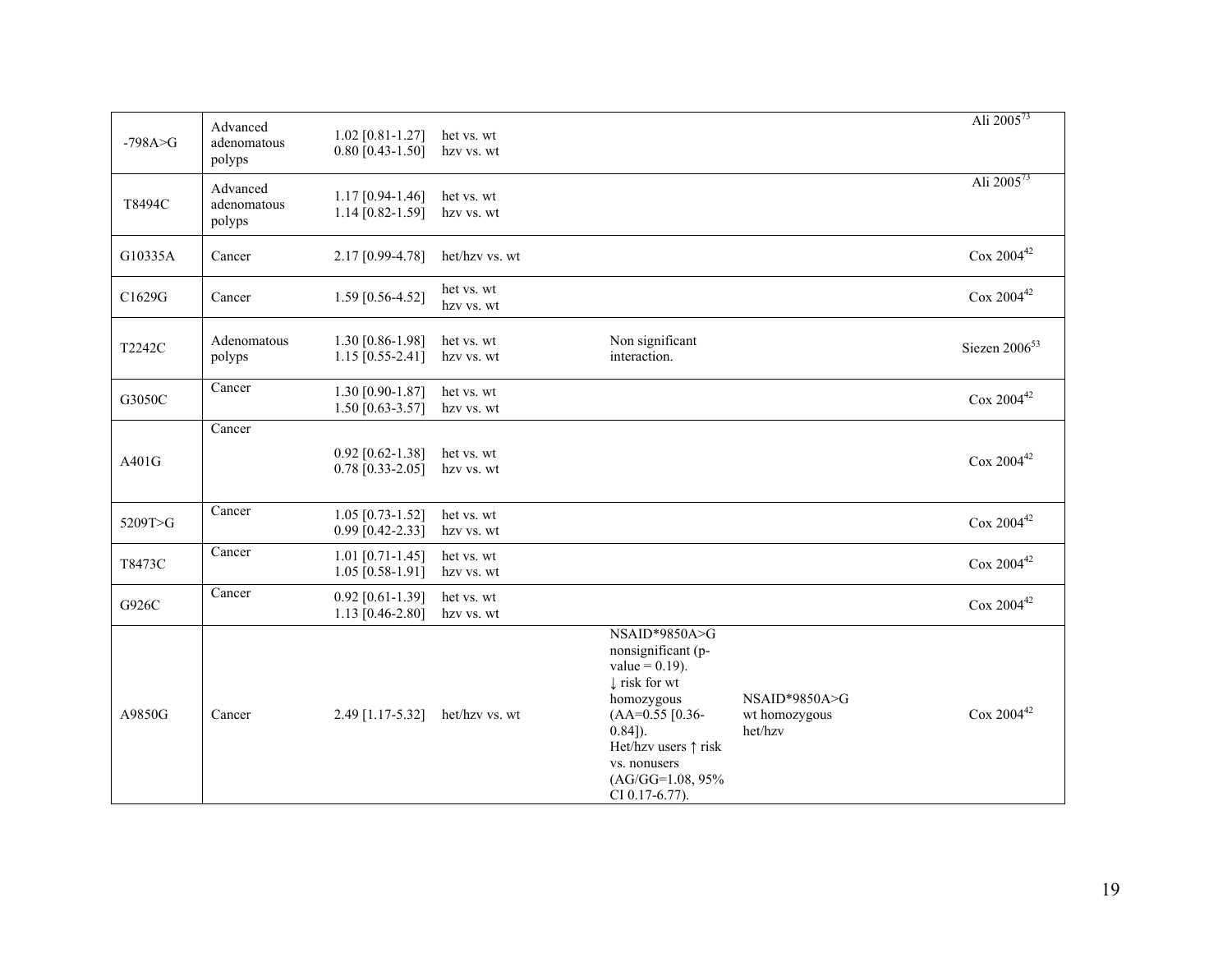| Val102Val<br>(G>C) | Adenomatous<br>polyps | $0.65$ [0.42-1.01]                                             | het/hzv vs. wt                                         | No significant<br>interaction. |                                                                                                                                                                 | Siezen $2006^{53}$          |
|--------------------|-----------------------|----------------------------------------------------------------|--------------------------------------------------------|--------------------------------|-----------------------------------------------------------------------------------------------------------------------------------------------------------------|-----------------------------|
|                    | Cancer                | $0.67$ [0.28-1.56]                                             | het/hzv vs. wt                                         |                                |                                                                                                                                                                 | Lin $2002^{41}$             |
| Val511Ala          | Cancer                | 1.19 $[0.39 - 3.61]$                                           | het/hzv vs. wt<br>excluding NSAID users                |                                |                                                                                                                                                                 | Lin $2002^{41}$             |
|                    | Cancer                | $0.62$ [0.33-1.16]                                             | het/hzv vs. wt                                         | $p = 0.59$                     | Interaction no statistically<br>significant.<br>Significant $\downarrow$ risk among wt<br>users (0.66, 0.45-0.95) was<br>nonsignificant among het/hzv<br>users. | Sansbury 2006 <sup>45</sup> |
|                    | Adenomatous<br>polyps | $0.56$ [0.25-1.27]                                             | het/hzv vs. wt                                         |                                |                                                                                                                                                                 | Lin $2002^{41}$             |
|                    | Adenomatous<br>polyps | $0.29$ [0.08-1.08]                                             | het/hzv vs. wt<br>excluding NSAID users                |                                |                                                                                                                                                                 | Lin $2002^{41}$             |
| <b>ODC</b>         |                       |                                                                |                                                        |                                |                                                                                                                                                                 |                             |
| G315A              | Adenomatous<br>polyps | $1.03$ [0.89-1.20]<br>$0.98$ [0.73-1.32]<br>$1.02$ [0.88-1.17] | het vs. wt<br>hzv vs. wt<br>het/hzv vs. wt             | $p = 0.04$                     | Significant interaction: ASA use<br>I adenoma risk for ODC<br>315G>A het/hzv but not for wt.                                                                    | Barry 2006 <sup>43</sup>    |
|                    | Advanced<br>lesions   | $0.90$ [0.61-1.34]<br>$0.70$ [0.29-1.69]<br>$0.89$ [0.61-1.30] | het vs. wt<br>hzv vs. wt<br>het/hzv vs. wt             | $p = 0.02$                     | Significant interaction: ASA use<br>↓ advanced lesion risk for ODC<br>315G>A het/hzv but not for wt.                                                            | Barry 2006 <sup>43</sup>    |
|                    | Adenomatous<br>polyps | $0.96$ [0.68-1.34]<br>$0.48$ [0.24-0.99]                       | het vs wt<br>hzv vs wt                                 | $p = 0.13$                     | No interaction between<br>ODC*ASA use and adenoma<br>risk.                                                                                                      | Martinez 2003 <sup>30</sup> |
|                    | Adenomatous<br>polyps | $1.05$ [0.70-1.58]<br>$0.68$ [0.30-1.51]                       | het nonuser vs wt nonuser<br>hzy nonuser vs wt nonuser |                                |                                                                                                                                                                 | Martinez 2003 <sup>30</sup> |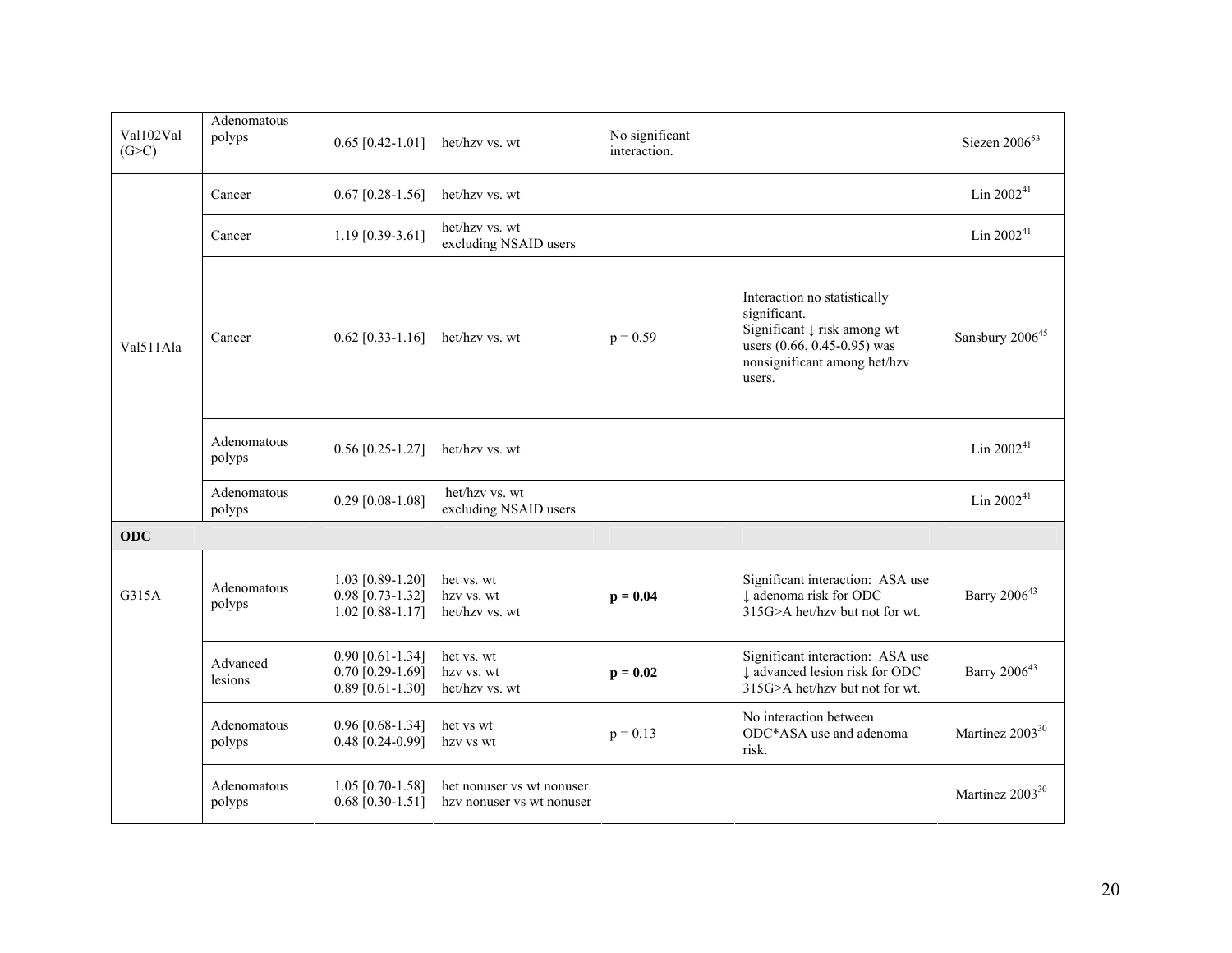|                            | Adenomatous<br>polyps           | $0.83$ [0.51-1.34]<br>$0.64$ [0.37-1.09]<br>$0.10$ [0.02-0.66] | wt user vs wt nonuser<br>het user vs wt nonuser<br>hzy user vs wt nonuser                                                 |                                            |                                                                                                                   | Martinez 2003 <sup>30</sup> |
|----------------------------|---------------------------------|----------------------------------------------------------------|---------------------------------------------------------------------------------------------------------------------------|--------------------------------------------|-------------------------------------------------------------------------------------------------------------------|-----------------------------|
| UGT1A6                     |                                 |                                                                |                                                                                                                           |                                            |                                                                                                                   |                             |
| $Thr181Ala +$<br>Arg184Ser | Adenomatous<br>polyps           | $0.97$ [0.74-1.26]                                             | het/hzv vs. wt                                                                                                            |                                            | Risk reduction with ASA use<br>stronger among those with any<br>variant allele.                                   | Bigler 2001 <sup>57</sup>   |
|                            | Adenomatous<br>polyps           | $0.74$ [0.39-1.41]<br>$0.41$ [0.24-0.71]                       | wt user $($ >7 pills/week $)$<br>vs.wt nonuser<br>variant allele user $($ >7<br>pills/week) vs. variant<br>allele nonuser | $p = 0.02$                                 | Risk reduction with ASA use<br>stronger among those with<br>variant allele.                                       | Chan 2005 <sup>58</sup>     |
|                            | Adenomatous<br>polyp recurrence | $0.68$ [0.52-0.89]                                             | het/hzv vs. wt                                                                                                            | $p = 0.70$                                 | No interaction between ASA use<br>and UGT1A6 variant alleles for<br>polyp recurrence                              | Hubner $2006^{59}$          |
|                            | Cancer                          | 1.08 [0.94-1.24]<br>$0.94$ [0.76-1.15]                         | het/hzv vs. wt (colon<br>cancer)<br>het/hzv vs. wt (rectal<br>cancer)                                                     | $p = 0.39$ (ibuprofen)<br>$p = 0.40$ (ASA) | No interaction between<br>UGT1A6*ASA/ibuprofen use<br>and adenoma risk.                                           | Samowitz 2006 <sup>46</sup> |
| CYP2C9                     |                                 |                                                                |                                                                                                                           |                                            |                                                                                                                   |                             |
|                            | Adenomatous<br>polyps           | $1.10$ [0.83-1.46]                                             | het/hzv vs. wt                                                                                                            |                                            | Risk reduction with ASA use<br>stronger among those wt.                                                           | Bigler $2001^{57}$          |
|                            | Adenomatous<br>polyp recurrence | $1.09$ [0.82-1.44]                                             | het/hzv vs. wt                                                                                                            | $p = 0.98$                                 | No interaction between ASA use<br>and CYP2C9 variant alleles for<br>polyp recurrence                              | Hubner $2006^{59}$          |
|                            | Cancer                          | $1.04$ [0.90-1.21]<br>$0.93$ [0.76-1.14]                       | het/hzv vs. wt (colon<br>cancer)<br>het/hzv vs. wt (rectal<br>cancer)                                                     | $p = 0.41$ (ibuprofen)<br>$p = 0.02$ (ASA) | Risk reduction with ASA use<br>stronger among those with<br>variant allele; no interaction with<br>ibuprofen use. | Samowitz 2006 <sup>46</sup> |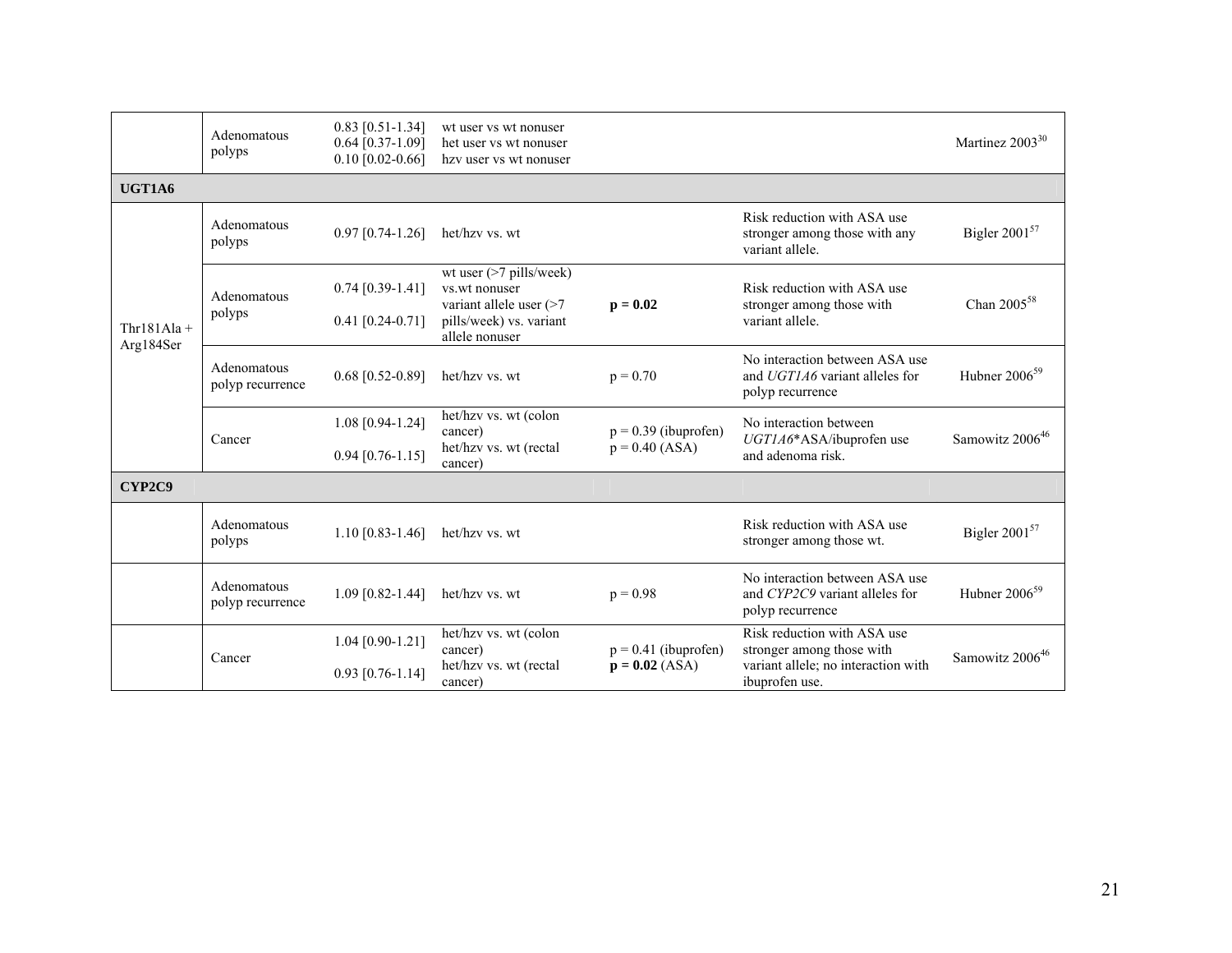# References

1. Estimated new cancer cases and deaths for 2006. National Cancer Institute, Bethesda, MD, 2006.

2. Cancer fast facts sheet: Cancer of the colon and rectum. National Cancer Institute, Bethesda, MD, 2006.

3. Ekbom A, Helmick C, Zack M and Adami HO. Ulcerative colitis and colorectal cancer. A population-based study. *N Engl J Med* 1990; **323**: 1228-33.

4. Jess T, Gamborg M, Matzen P, Munkholm P and Sorensen TI. Increased risk of intestinal cancer in crohn's disease: A meta-analysis of population-based cohort studies. *Am J Gastroenterol* 2005; **100**: 2724-9.

5. Ulrich CM, Bigler J and Potter JD. Non-steroidal anti-inflammatory drugs for cancer prevention: Promise, perils, and pharmacogenetics. *Nat Rev Cancer* 2006; **6**: 130-40.

6. Baron JA, Cole BF, Sandler RS, Haile RW, Ahnen D, Bresalier R*, et al.* A randomized trial of aspirin to prevent colorectal adenomas. *New Engl J Med* 2003; **348**: 891-9.

7. Sandler RS, Halabi S, Baron JA, Budinger S, Paskett E, Keresztes R*, et al.* A randomized trial of aspirin to prevent colorectal adenomas in patients with previous colorectal cancer. *New Engl J Med* 2003; **348**: 883-90.

8. Bertagnolli MM, Eagle CJ, Zauber AG, Redston M, Solomon DH, Kim K*, et al.* Celecoxib for the prevention of sporadic colorectal adenomas. *New Engl J Med* 2006; **355**: 873-874.

9. Arber N, Eagle CJ, Spicak J, Racz I, Dite P, Hajer J*, et al.* Celecoxib for the prevention of colorectal adenomatous polyps. *New Engl J Med* 2006; **355**: 885-895.

10. Baron JA, Sandler RS, Bresalier RS, Quan H, Riddell R, Lanas A*, et al.* A randomized trial of rofecoxib for the chemoprevention of colorectal adenomas. *Gastroenterol* 2006; **131**: 1674- 82.

11. Topol EJ. Failing the public health--rofecoxib, merck, and the fda. *N Engl J Med* 2004; **351**: 1707-9.

12. Bresalier RS, Sandler RS, Quan H, Bolognese JA, Oxenius B, Horgan K*, et al.* Cardiovascular events associated with rofecoxib in a colorectal adenoma chemoprevention trial. *N Engl J Med* 2005; **352**: 1092-102.

13. Solomon DH, Schneeweiss S, Glynn RJ, Kiyota Y, Levin R, Mogun H*, et al.* Relationship between selective cyclooxygenase-2 inhibitors and acute myocardial infarction in older adults. *Circulation* 2004; **109**: 2068-73.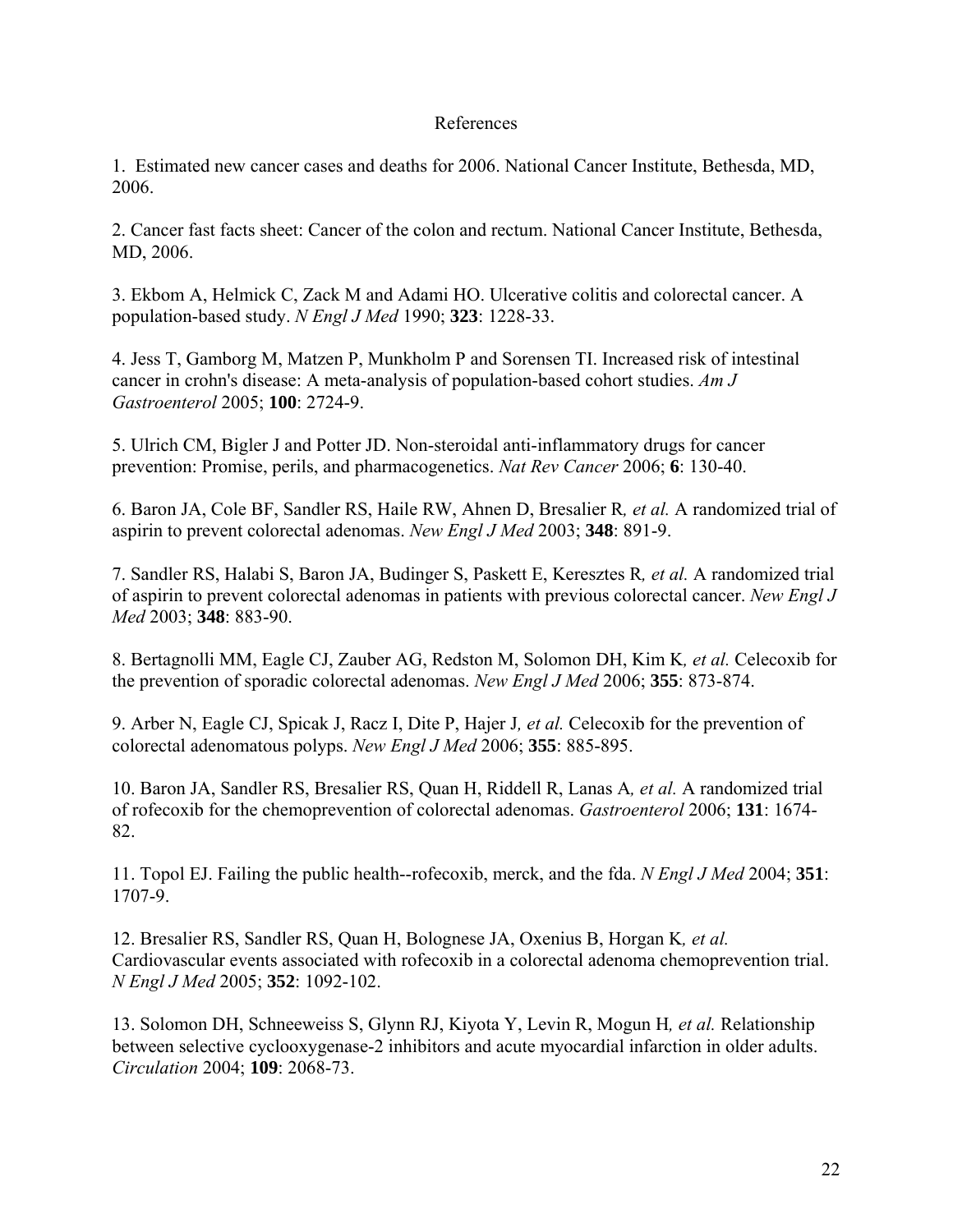14. Vane JR. Inhibition of prostaglandin synthesis as a mechanism of action for aspirin-like drugs. *Nature New Biol* 1971; **231**: 232-5.

15. Taketo MM. Cyclooxygenase-2 inhibitors in tumorigenesis (part i). *J Natl Cancer Inst* 1998; **90**: 1529-36.

16. Smith WL, DeWitt DL and Garavito RM. Cyclooxygenases: Structural, cellular, and molecular biology. *Annu Rev Biochem.* 2000; **69**: 145-82.

17. Gupta RA and Dubois RN. Colorectal cancer prevention and treatment by inhibition of cyclooxygenase-2. *Nat Rev Cancer* 2001; **1**: 11-21.

18. Ostrowski J, Wocial T, Skurzak H and W. B. Do altering in ornithine decarboxylase activity and gene expression contribute to antiproliferative properties of cox inhibitors? *Br J Cancer.* 2003; **88**: 1143-1151.

19. Gerner EW and Meyskens FL, Jr. Polyamines and cancer: Old molecules, new understanding. *Nat Rev Cancer* 2004; **4**: 781-92.

20. Babbar N, Ignatenko NA, Casero RA and Gerner EW. Cyclooxygenase-independent induction of apoptosis by sulindac sulfone is mediated by polyamines in colon cancer. *J Biol Chem.* 2003; **278**: 47762-47775.

21. Janne J, Poso H and A. R. Polyamines in rapid growth and cancer. *Biochim Biophys Acta.* 1978; **473**: 241-93.

22. Kingsnorth A.N., Lumsden A.B. and H.M. W. Polyamines in colorectal cancer. *Br J Surg* 1984; **71**: 791-794.

23. Scornioni. Manipulation of the expression of regulatory genes of polyamine metabolism results in specific alterations of the cell-cycle progression. *Biochem J* 2001; **354**: 217-223.

24. Porter CW, Herrera-Ornelas L, Pera P, Petrelli NF and Mittelman A. Polyamine biosynthetic activity in normal and neoplastic human colorectal tissue. *Cancer* 1987; **60**: 1275-1281.

25. LaMuraglia GM, Lacaine F and Malt RA. High ornithine decarboxylase activity and polyamine levels in human colorectal neoplasia. *Ann Surg* 1986; **204**: 89-93.

26. Koo HB, Sigurdson ER, Daly JM, Berenson M, Groshen S and Decosse JJ. Ornithine decarboxylase levels in the rectal mucosa of patients with colonic neoplasia. *J Surg Oncol* 1988; **38**: 240-243.

27. Wolter F, Ulrich S and Stein J. Molecular mechanisms of the chemopreventive effects of resveratrol and its analogs in colorectal cancer: Key role of polyamines? *J Nutr* 2004; **134**: 3219- 3222.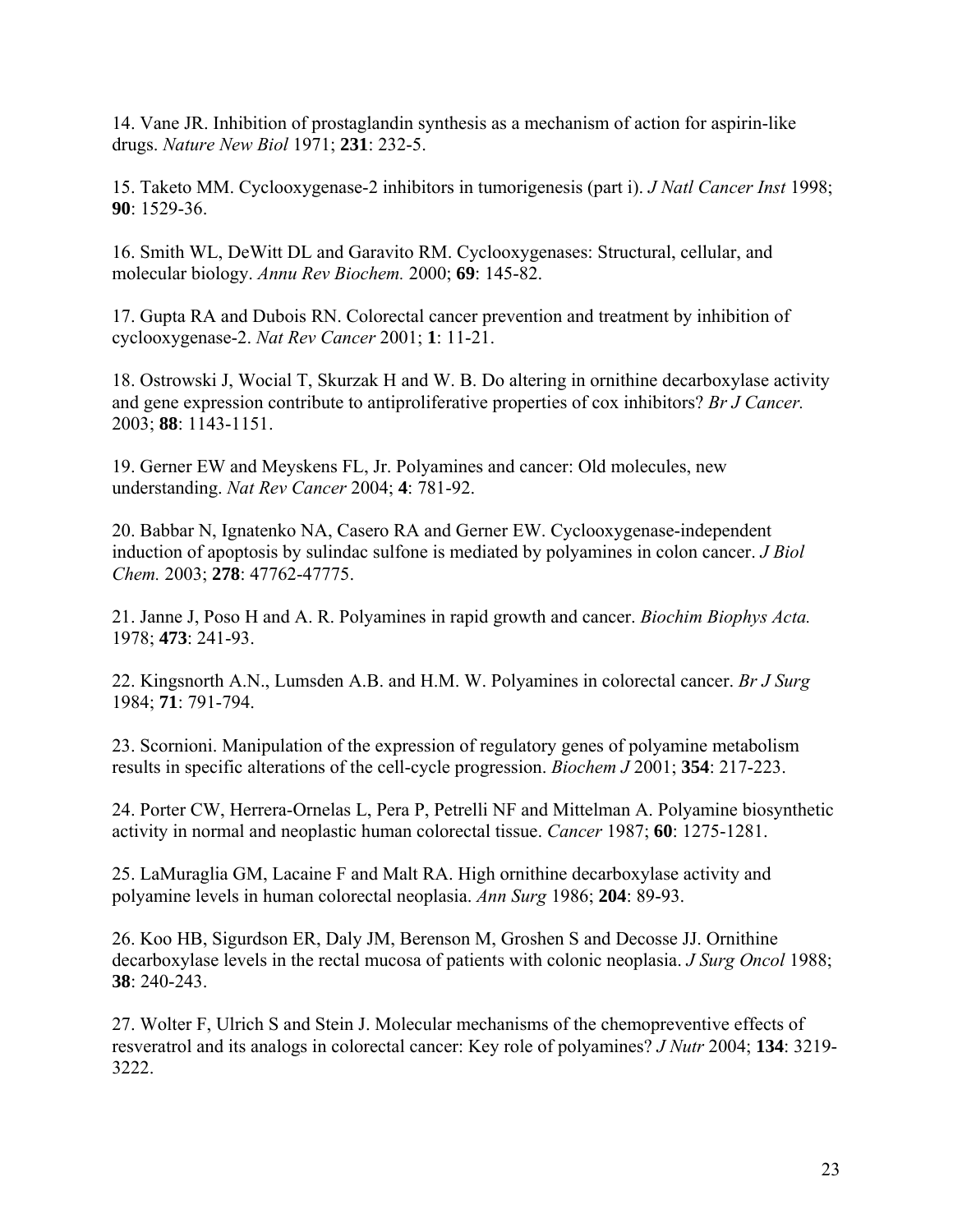28. Turchanowa L, Dauletbaev N, Milovic V and Stein J. Nonsteroidal anti-inflammatory drugs stimulate spermidine/spermine acetyltransferase and deplete polyamine content in colon cancer cells. *Eur J Clin Invest* 2001; **31**: 887-893.

29. Carbone P. P., Douglas J. A., Larson P. O., Verma A. K., Blair I. A., Pomplun M.*, et al.* Phase i chemoprevention study of piroxicam and alpha-difluoromethylornithine. *Cancer Epidemiol Biomarkers Prev* 1998; **7**: 907-912.

30. Martinez ME, O'Brien TG, Fultz KE, Babbar N, Yerushalmi H, Qu N*, et al.* Pronounced reduction in adenoma recurrence associated with aspirin use and a polymorphism in the ornithine decarboxylase gene. *Proc Natl Acad Sci U S A* 2003; **100**: 7859-64.

31. Miners JO and Birkett DJ. Cytochrome p4502c9: An enzyme of major importance in human drug metabolism. *Br J Clin Pharmacol* 1998; **45**: 525-38.

32. Kuehl GE, Lampe JW, Potter JD and Bigler J. Glucuronidation of nonsteroidal antiinflammatory drugs (nsaids): Identifying the enzymes responsible in human liver microsomes. *Drug Metabol Dispos* 2005; **33**: 1027-35.

33. Takahashi H, Kashima T, Nomoto S, Iwade K, Tainaka H, Shimizu T*, et al.* Comparisons between in-vitro and in-vivo metabolism of (s)-warfarin: Catalytic activities of cdna-expressed cyp2c9, its leu359 variant and their mixture versus unbound clearance in patients with the corresponding cyp2c9 genotypes. *Pharmacogene* 1998; **8**: 365-73.

34. Rettie AE, Wienkers LC, Gonzalez FJ, Trager WF and Korzekwa KR. Impaired (s)-warfarin metabolism catalysed by the r144c allelic variant of cyp2c9. *Pharmacogenet* 1994; **4**: 39-42.

35. Ciotti M, Marrone A, Potter C and Owens IS. Genetic polymorphism in the human ugt1a6 (planar phenol) udp-glucuronosyltransferase: Pharmacological implications. *Pharmacogenet* 1997; **7**: 485-95.

36. Lampe JW, Bigler J, Horner NK and Potter JD. Udp-glucuronosyltransferase (ugt1a1\*28 and ugt1a6\*2) polymorphisms in caucasians and asians: Relationships to serum bilirubin concentrations. *Pharmacogenet* 1999; **9**: 341-9.

37. Ulrich CM, Bigler J, Sparks R, Whitton J, Sibert JG, Goode EL*, et al.* Polymorphisms in ptgs1 (=cox-1) and risk of colorectal polyps. *Cancer Epidemiol Biomarkers Prev* 2004; **13**: 889- 893.

38. Ulrich CM, Whitton J, Yu JH, Sibert J, Sparks R, Potter JD*, et al.* Ptgs2 (cox-2) -765g > c promoter variant reduces risk of colorectal adenoma among nonusers of nonsteroidal antiinflammatory drugs. *Cancer Epidemiol Biomarkers Prev* 2005; **14**: 616-9.

39. Goodman JE, Bowman ED, Chanock SJ, Alberg AJ and Harris CC. Arachidonate lipoxygenase (alox) and cyclooxygenase (cox) polymorphisms and colon cancer risk. *Carcinogenesis* 2004; **25**: 2467-72.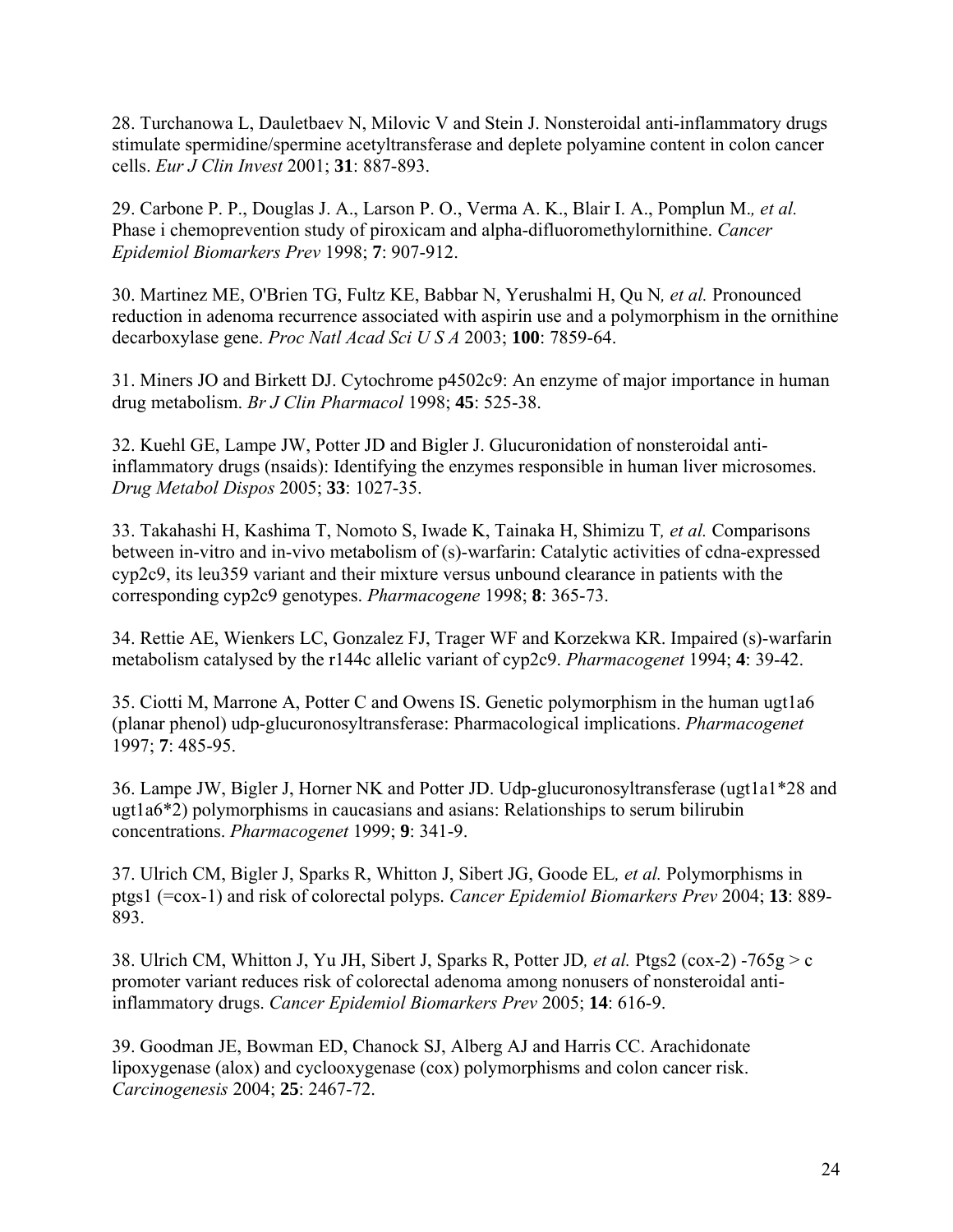40. Koh WP, Yuan JM, Van Den Berg D, Lee HP and Yu MC. Interaction between cyclooxygenase-2 gene polymorphism and dietary n-6 polyunsaturated fatty acids on colon cancer risk: The singapore chinese health study. *Br J Cancer* 2004; **90**: 1760-1764.

41. Lin HJ, Lakkides KM, Keku TO, Reddy ST, Louie AD, Kau IH*, et al.* Prostaglandin h synthase 2 variant (val511ala) in african americans may reduce the risk for colorectal neoplasia. *Cancer Epidemio Biomarkers Prev.* 2002; **11**: 1305-15.

42. Cox DG, Pontes C, Guino E, Navarro M, Osorio A, Canzian F*, et al.* Polymorphisms in prostaglandin synthase 2/cyclooxygenase 2 (ptgs2/cox2) and risk of colorectal cancer. *Br J Cancer* 2004; **91**: 339-43.

43. Barry E. Ornithine decarboxylase polymorphism modification of response to aspirin treatment for colorectal adenoma prevention. *J Natl Cancer Inst* 2006; **98**: 1494-1500.

44. Sansbury LB, Millikan RC, Schroeder JC, North KE, Moorman PG, Keku TO*, et al.* Cox-2 polymorphism, use of nonsteroidal anti-inflammatory drugs, and risk of colon cancer in african americans (united states). *Cancer Causes Control* 2006; **17**: 257-66.

45. Samowitz WS, Wolff RK, Curtin K, Sweeney C, Ma KN, Andersen K*, et al.* Interactions between cyp2c9 and ugt1a6 polymorphisms and nonsteroidal anti-inflammatory drugs in colorectal cancer prevention. *Clin Gastroenterol Hepatol* 2006; **4**: 894-901.

46. Oshima M, Dinchuk JE, Kargman SL, Oshima H, Hancock B, Kwong E*, et al.* Suppression of intestinal polyposis in apc delta716 knockout mice by inhibition of cyclooxygenase 2 (cox-2). *Cell* 1996; **87**: 803-9.

47. Chulada PC, Thompson MB, Mahler JF, Doyle CM, Gaul BW, Lee C*, et al.* Genetic disruption of ptgs-1, as well as ptgs-2, reduces intestinal tumorigenesis in min mice. *Cancer Res* 2000; **60**: 4705-8.

48. Hansen-Petrik MB, McEntee MF, Jull B, Shi H, Zemel MB and Whelan J. Prostaglandin e(2) protects intestinal tumors from nonsteroidal anti-inflammatory drug-induced regression in apc(min/+) mice. *Cancer Res* 2002; **62**: 403-8.

49. Fries S, Grosser T, Price TS, Lawson JA, Kapoor S, DeMarco S*, et al.* Marked interindividual variability in the response to selective inhibitors of cyclooxygenase-2. *Gastroenterol* 2006; **130**: 55-64.

50. Ulrich CM, Bigler J, Sibert J, Greene EA, Sparks R, Carlson CS*, et al.* Cyclooxygenase 1 (cox1) polymorphisms in african-american and caucasian populations. *Hum Mutat* 2002; **20**: 409-10.

51. Halushka MK, Walker LP and Halushka PV. Genetic variation in cyclooxygenase 1: Effects on response to aspirin. *Clin Pharmacol Ther.* 2003; **73**: 122-30.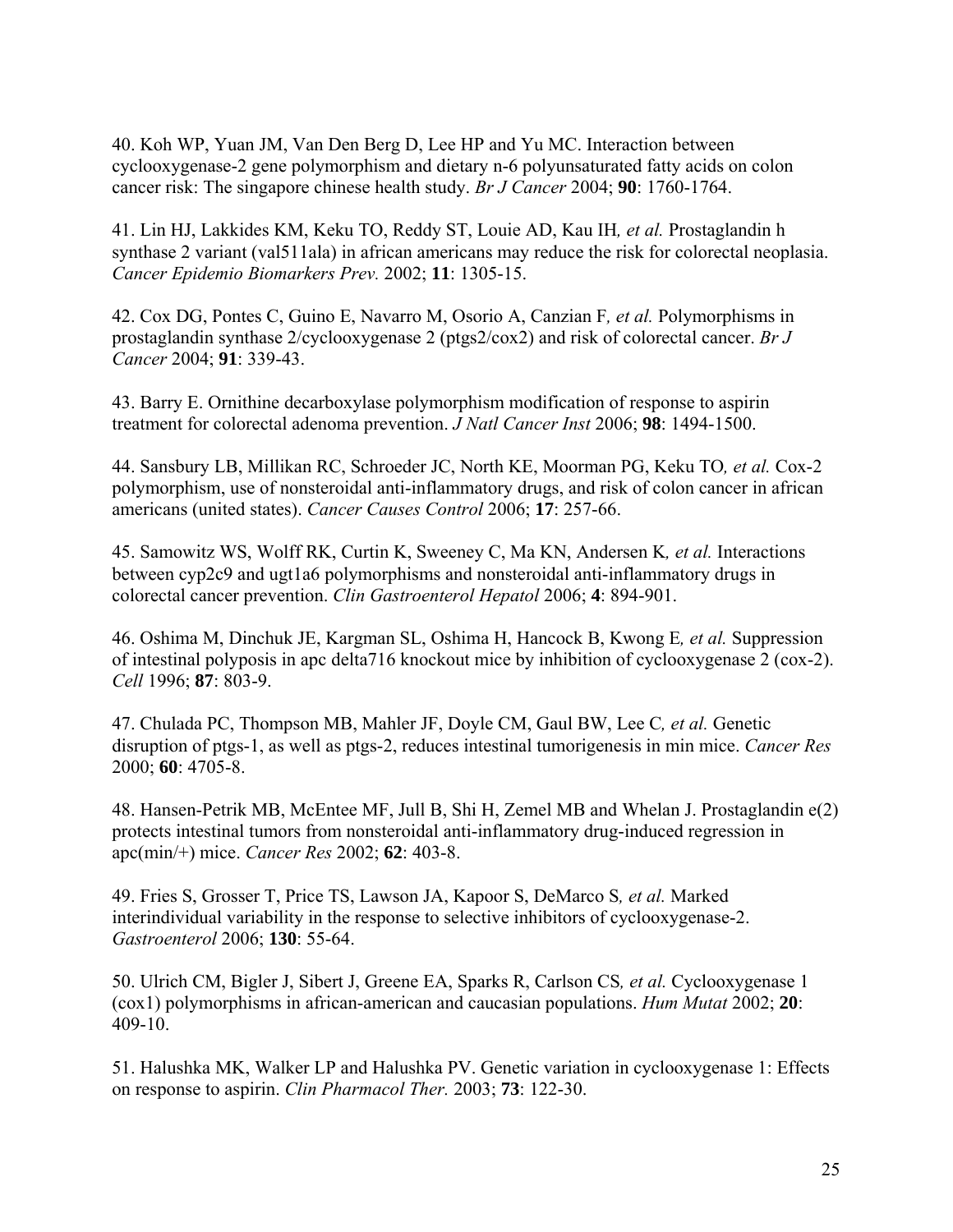52. Scott BT, Hasstedt SJ, Bovill EG, Callas PW, Valliere JE, Wang L*, et al.* Characterization of the human prostaglandin h synthase 1 gene (ptgs1): Exclusion by genetic linkage analysis as a second modifier gene in familial thrombosis. *Blood Coagul Fibrinolysis* 2002; **13**: 519-31.

53. Maree AO, Curtin RJ, Chubb A, Dolan C, Cox D, O'Brien J*, et al.* Cyclooxygenase-1 haplotype modulates platelet response to aspirin. *J Thromb Haemost* 2005; **3**: 2340-5.

54. Kulmacz RJ and Wang LH. Comparison of hydroperoxide initiator requirements for the cyclooxygenase activities of prostaglandin h synthase-1 and -2. *J Biol Chem* 1995; **270**: 24019- 23.

55. Siezen CL, Tijhuis MJ, Kram NR, van Soest EM, de Jong DJ, Fodde R*, et al.* Protective effect of nonsteroidal anti-inflammatory drugs on colorectal adenomas is modified by a polymorphism in peroxisome proliferator-activated receptor delta. *Pharmacogenet Genomics* 2006; **16**: 43-50.

56. Papafili A, Hill MR, Brull DJ, McAnulty RJ, Marshall RP, Humphries SE*, et al.* Common promoter variant in cyclooxygenase-2 represses gene expression: Evidence of role in acute-phase inflammatory response.[comment]. *Arterioscler, Thromb Vasc Biol.* 2002; **22**: 1631-6.

57. Orbe J, Beloqui O, Rodriguez JA, Belzunce MS, Roncal C and JA P. Protective effect of the g-765c cox-2 polymorphism on subclinical atherosclerosis and inflammatory markers in asymptomatic subjects with cardiovascular risk factors. *Clin Chim Acta* 2006; **368**: 138-143.

58. Fritsche E, Baek SJ, King LM, Zeldin DC, Eling TE and Bell DA. Functional characterization of cyclooxygenase-2 polymorphisms. *J Pharmacol Exp Ther* 2001; **299**: 468-76.

59. Guo Y, Harris RB, Rosson D, Boorman D and O'Brien TG. Functional analysis of human ornithine decarboxylase alleles. *Cancer Res* 2000; **60**: 6314-7.

60. Bigler J, Whitton J, Lampe JW, Fosdick L, Bostick RM and Potter JD. Cyp2c9 and ugt1a6 genotypes modulate the protective effect of aspirin on colon adenoma risk. *Cancer Res* 2001; **61**: 3566-9.

61. Chan AT, Tranah GJ, Giovannucci EL, Hunter DJ and Fuchs CS. Genetic variants in the ugt1a6 enzyme, aspirin use, and the risk of colorectal adenoma. *J Natl Cancer Inst* 2005; **97**: 457-60.

62. Hubner RA, Muir KR, Liu JF, Logan RF, Grainge M, Armitage N*, et al.* Genetic variants of ugt1a6 influence risk of colorectal adenoma recurrence. *Clin Cancer Res* 2006; **12**: 6585-9.

63. Poole E, Bigler J, Whitton J, Potter J, Sibert J and Ulrich C. Prostacyclin synthase and arachidonate 5-lipoxygenase polymorphisms and risk of colorectal polyps. *Cancer Epidemiol Biomarkers Prev* 2006; **15**: 502-508.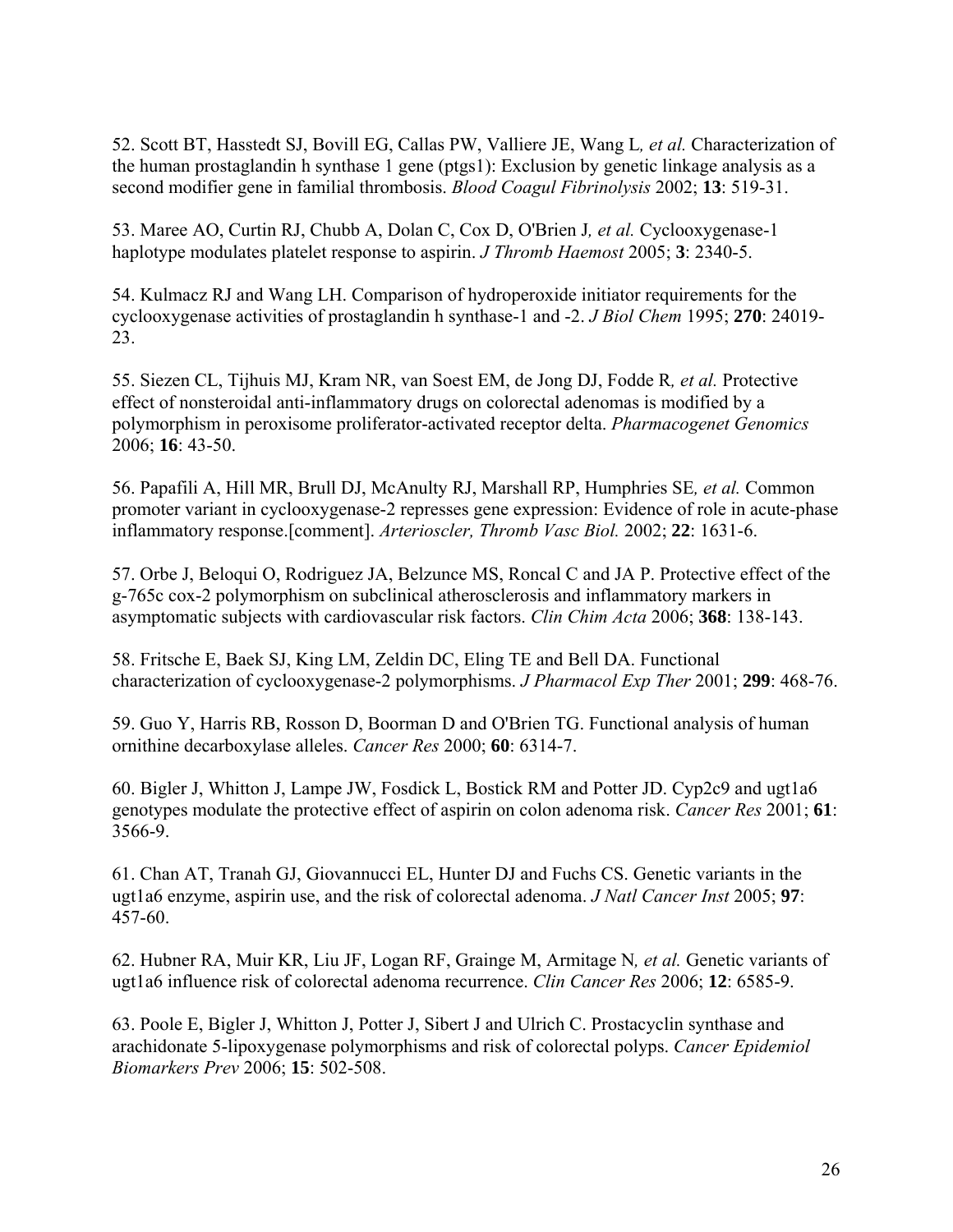64. Singh G. Gastrointestinal complications of prescription and over-the-counter nonsteroidal anti-inflammatory drugs: A view from the aramis database. Arthritis, rheumatism, and aging medical information system. *Am J Ther* 2000; **7**: 115-21.

65. Hansson L, Zanchetti A, Carruthers S, Dahlof B, Elmfeldt D, Julius S*, et al.* Effects of intensive blood pressure lowering and low dose aspirin in patients with hypertension: Principal results of the hypertension optimal treatment (hot) randomised trial. *Lancet* 1998; **351**: 1755- 1762.

66. Final report on the aspirin component of the ongoing physicians' health study. Steering committee of the physicians' health study research group. *N Engl J Med* 1989; **321**: 129-135.

67. McAdam BF, Catella-Lawson F, Mardini IA, Kapoor S, Lawson JA and FitzGerald GA. Systemic biosynthesis of prostacyclin by cyclooxygenase (cox)-2: The human pharmacology of a selective inhibitor of cox-2. *Proc Natl Acad Sci U S A* 1999; **96**: 272-7.

68. Catella-Lawson F, McAdam B, Morrison BW, Kapoor S, Kujubu D, Antes L*, et al.* Effects of specific inhibition of cyclooxygenase-2 on sodium balance, hemodynamics, and vasoactive eicosanoids. *J Pharmacol Exp Ther* 1999; **289**: 735-741.

69. Cheng Y, Austin SC, Rocca B, Koller BH, Coffman TM, Grosser T*, et al.* Role of prostacyclin in the cardiovascular response to thromboxane a2. *Science* 2002; **296**: 539-541.

70. Psaty BM and Potter JD. Risks and benefits of celecoxib to prevent recurrent adenomas. *N Engl J Med* 2006; **355**: 950-952.

71. Silverstein FE, Faich G, Goldstein JL, Simon LS, Pincus T, Whelton A*, et al.* Gastrointestinal toxicity with celecoxib vs nonsteroidal anti-inflammatory drugs for osteoarthritis and rheumatoid arthritis: The class study: A randomized controlled trial. Celecoxib long-term arthritis safety study. *JAMA* 2000; **284**: 1247-55.

72. Solomon SD, McMurray JJ, Pfeffer MA, Wittes J, Fowler R, Finn P*, et al.* Cardiovascular risk associated with celecoxib in a clinical trial for colorectal adenoma prevention. *N Engl J Med* 2005; **352**: 1071-80.

73. Solomon SD, Pfeffer MA, McMurray JJ, Fowler R, Finn P, Levin B*, et al.* Effect of celecoxib on cardiovascular events and blood pressure in two trials for the prevention of colorectal adenomas. *Circulation* 2006; **114**: 1028-1035.

74. Motsko SP, Rascati KL, Busti AJ, Wilson JP, Barner JC, Lawson KA*, et al.* Temporal relationship between use of nsaids, including selective cox-2 inhibitors, and cardiovascular risk. *Drug Safety* 2006; **29**: 621-632.

75. Peterson SK, Watts BG, McGivern B, Burke S, Latchford A, Phillips R*, et al.* Fap-affected adults' responses to reported cardiovascular risks associated with celecoxib. Collaborative Group of the Americas on Inherited Colon Cancer. Salt Lake City, Utah, 2005.